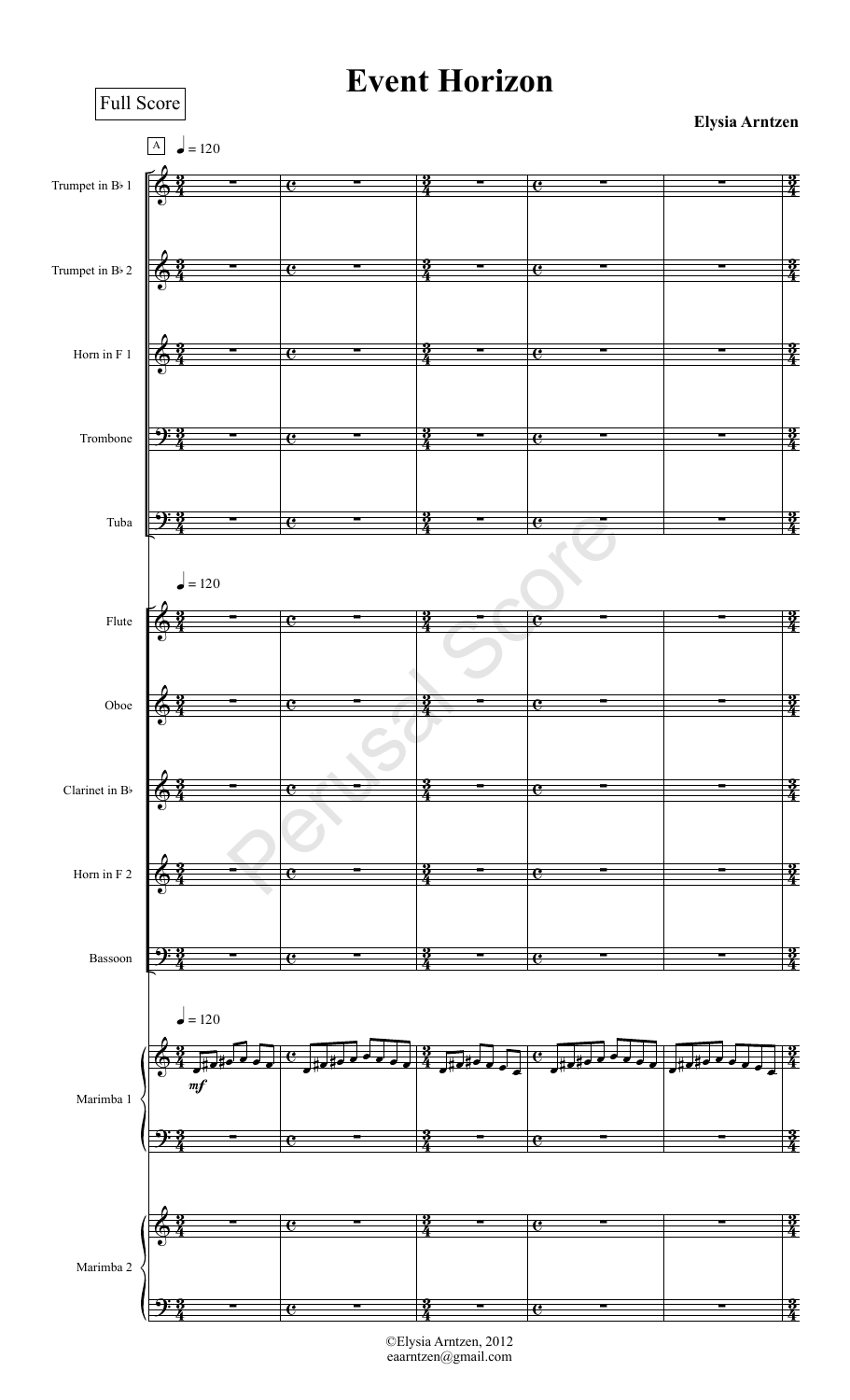

Scotla

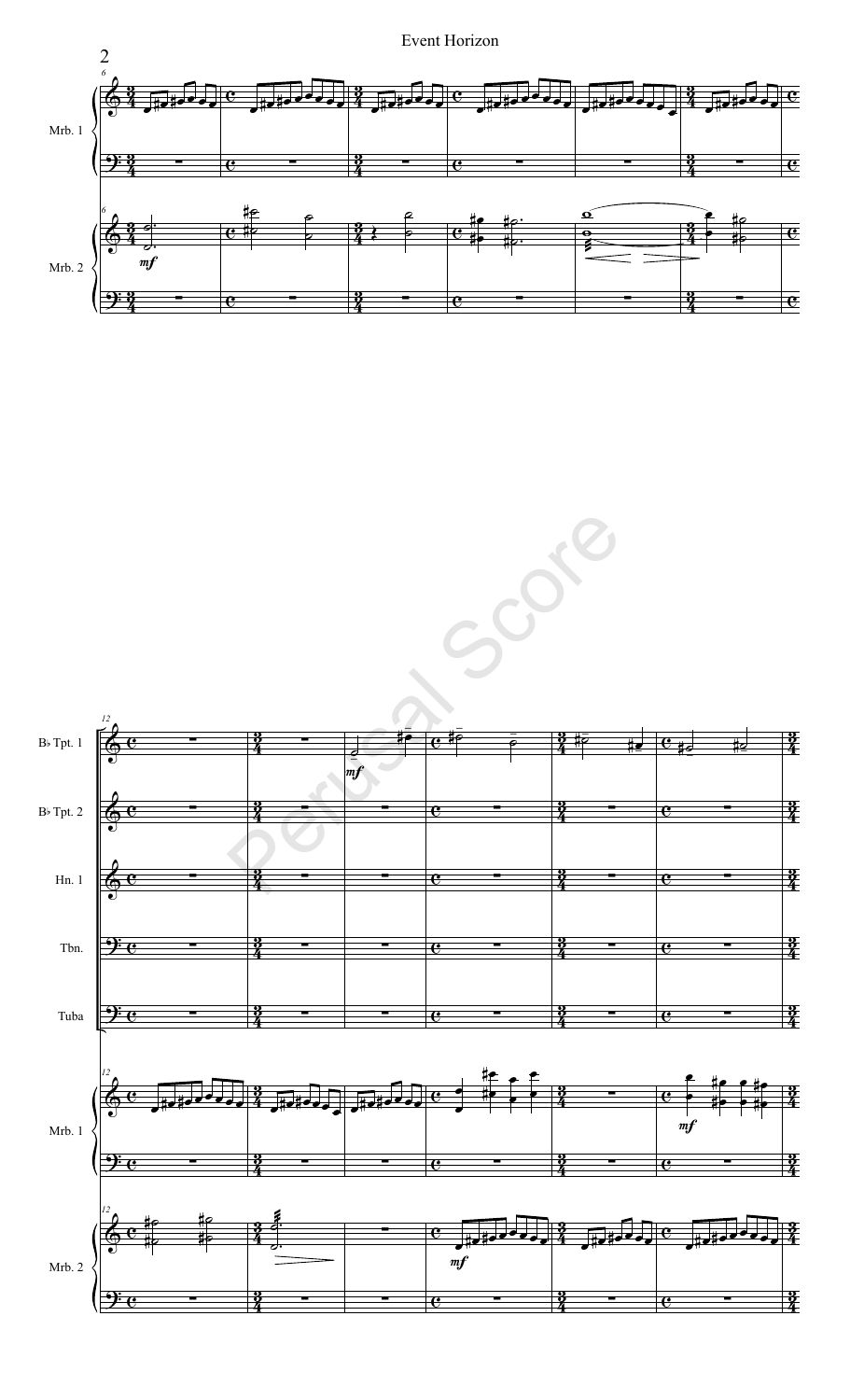

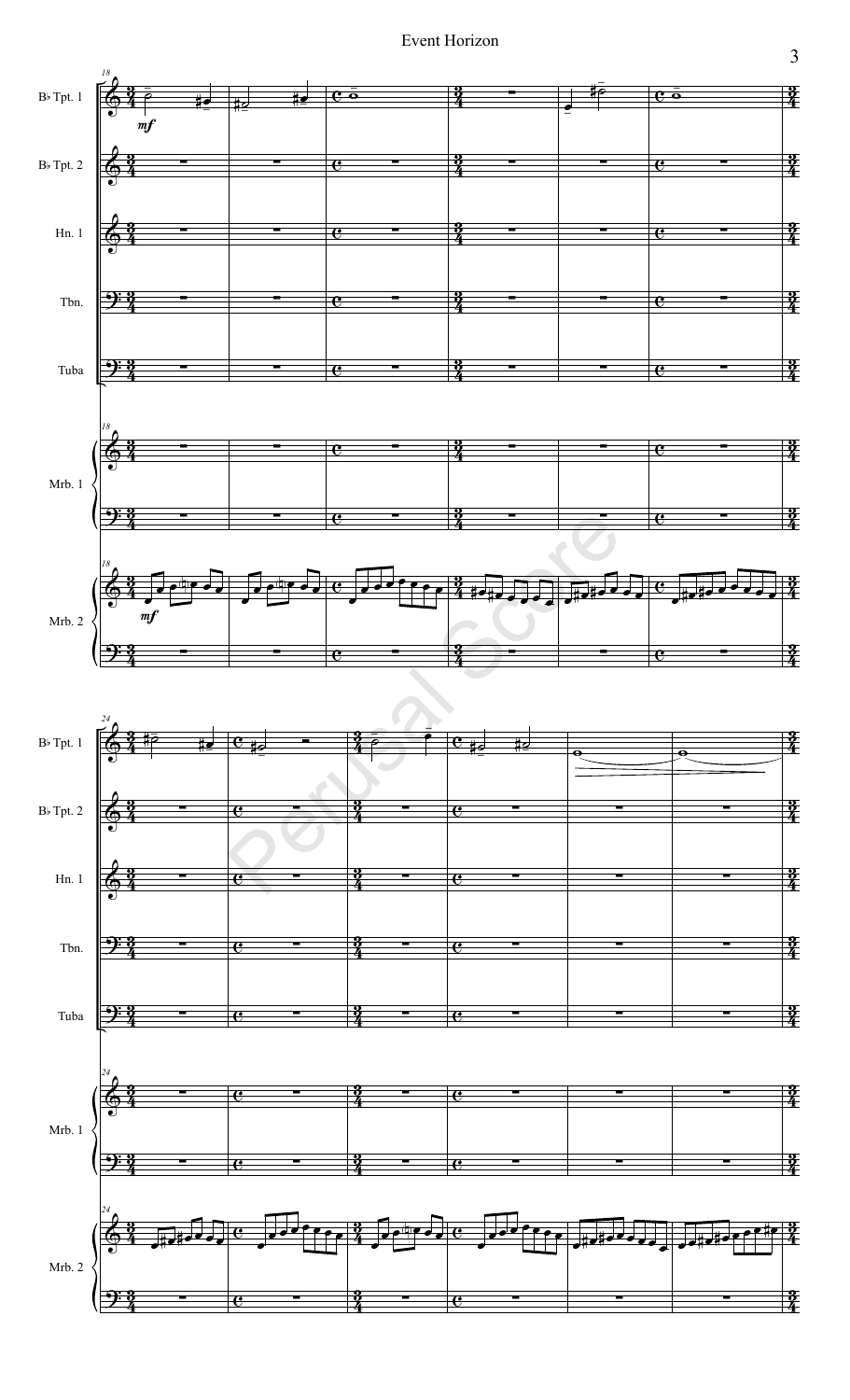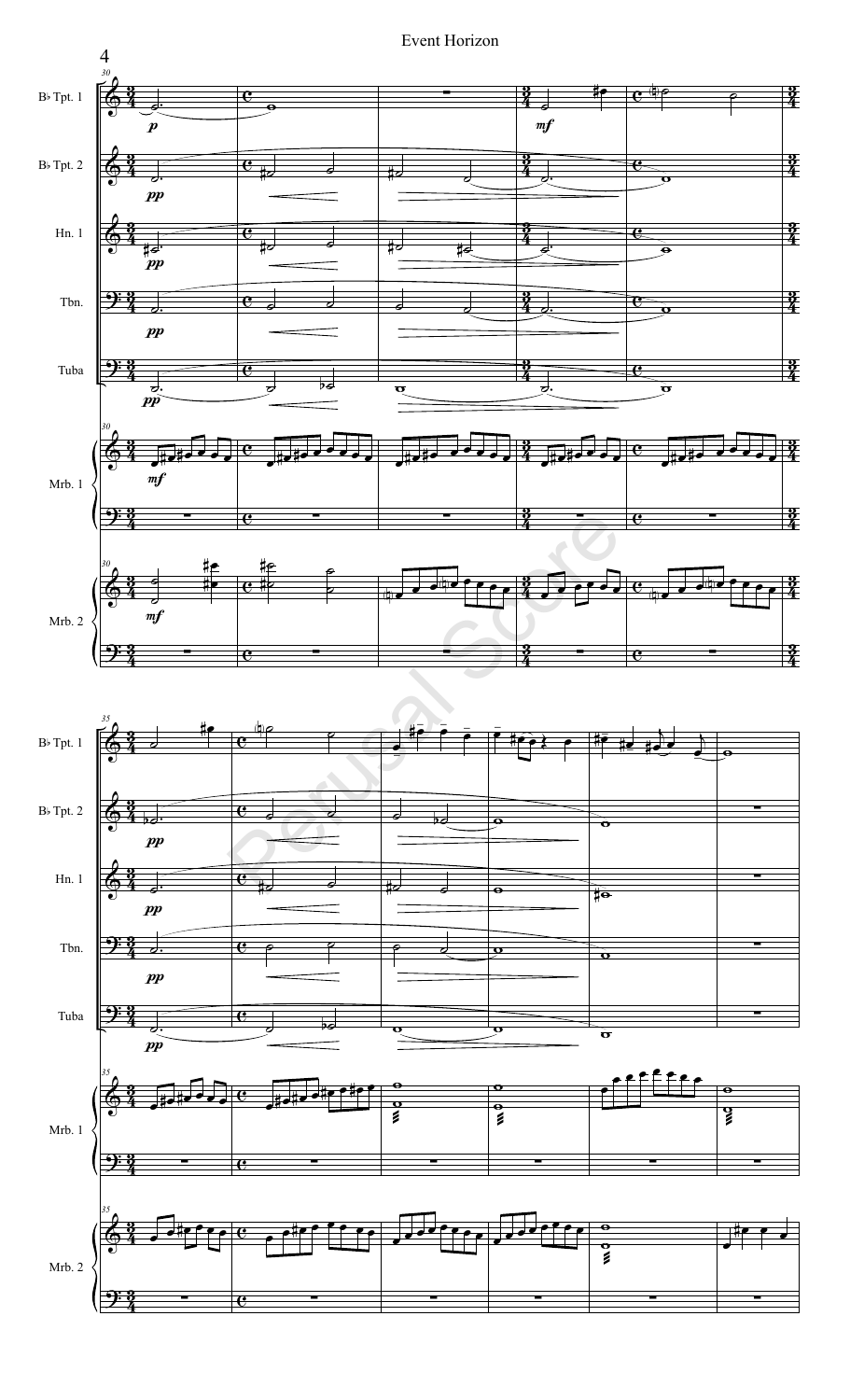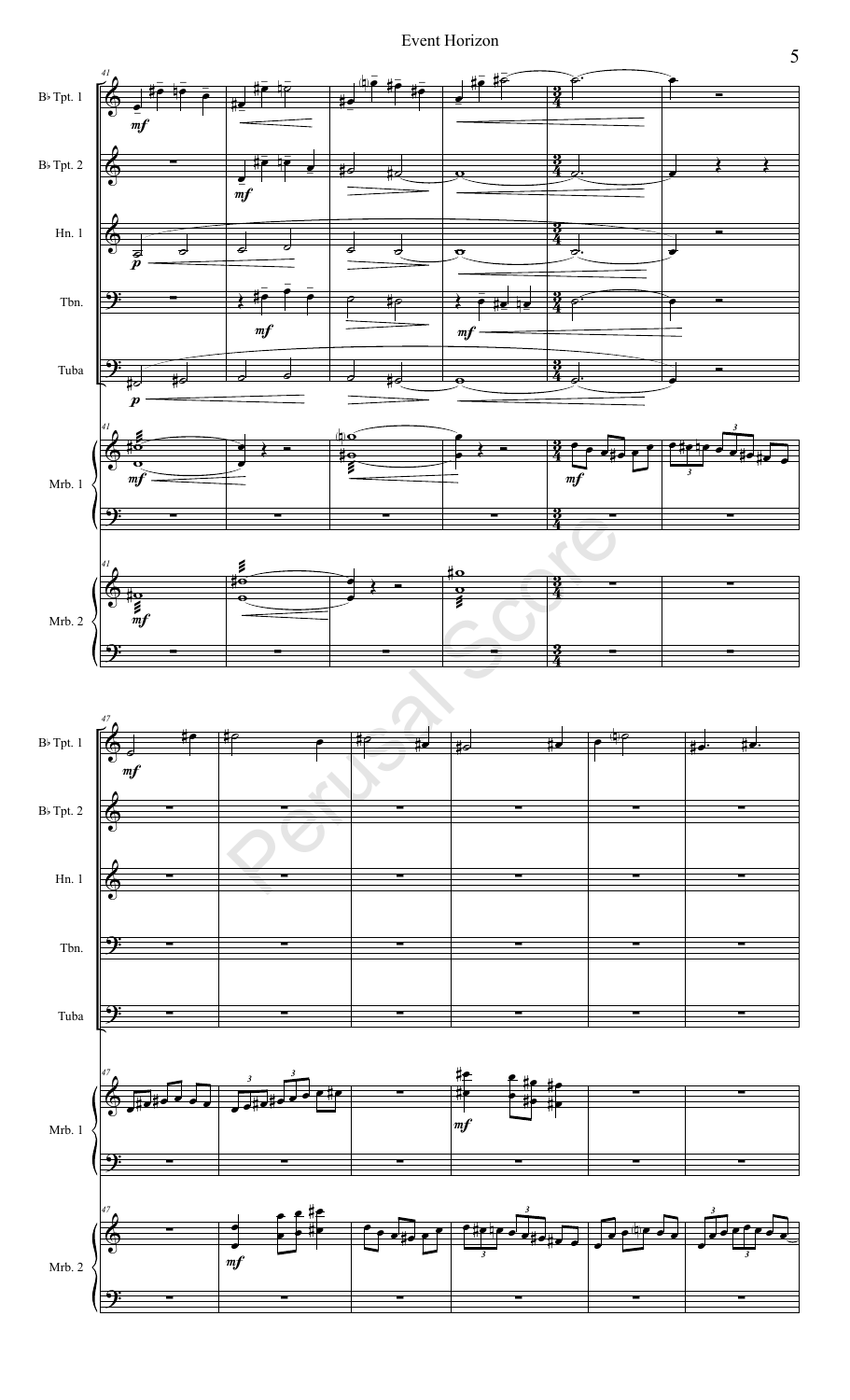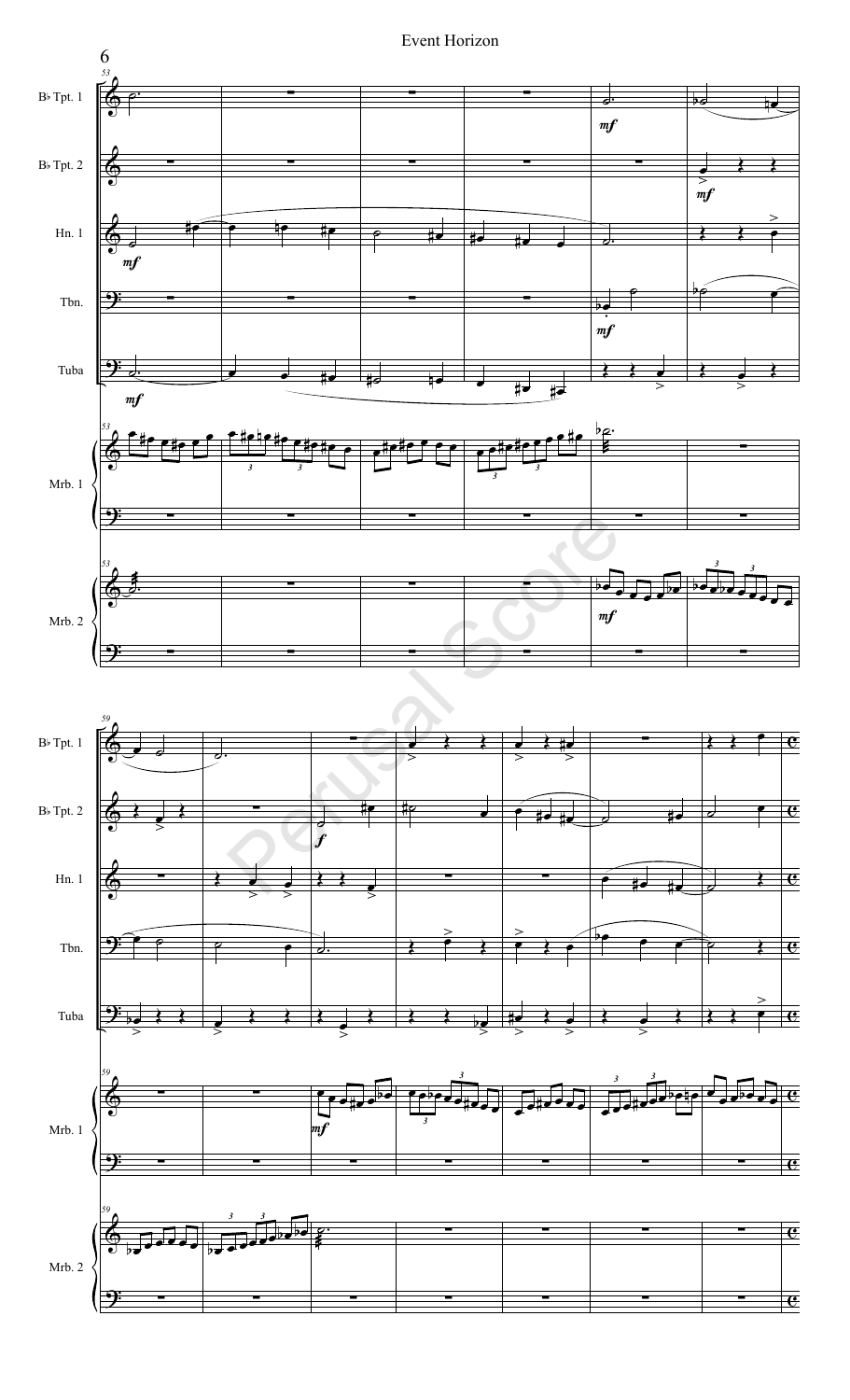

 $\overline{7}$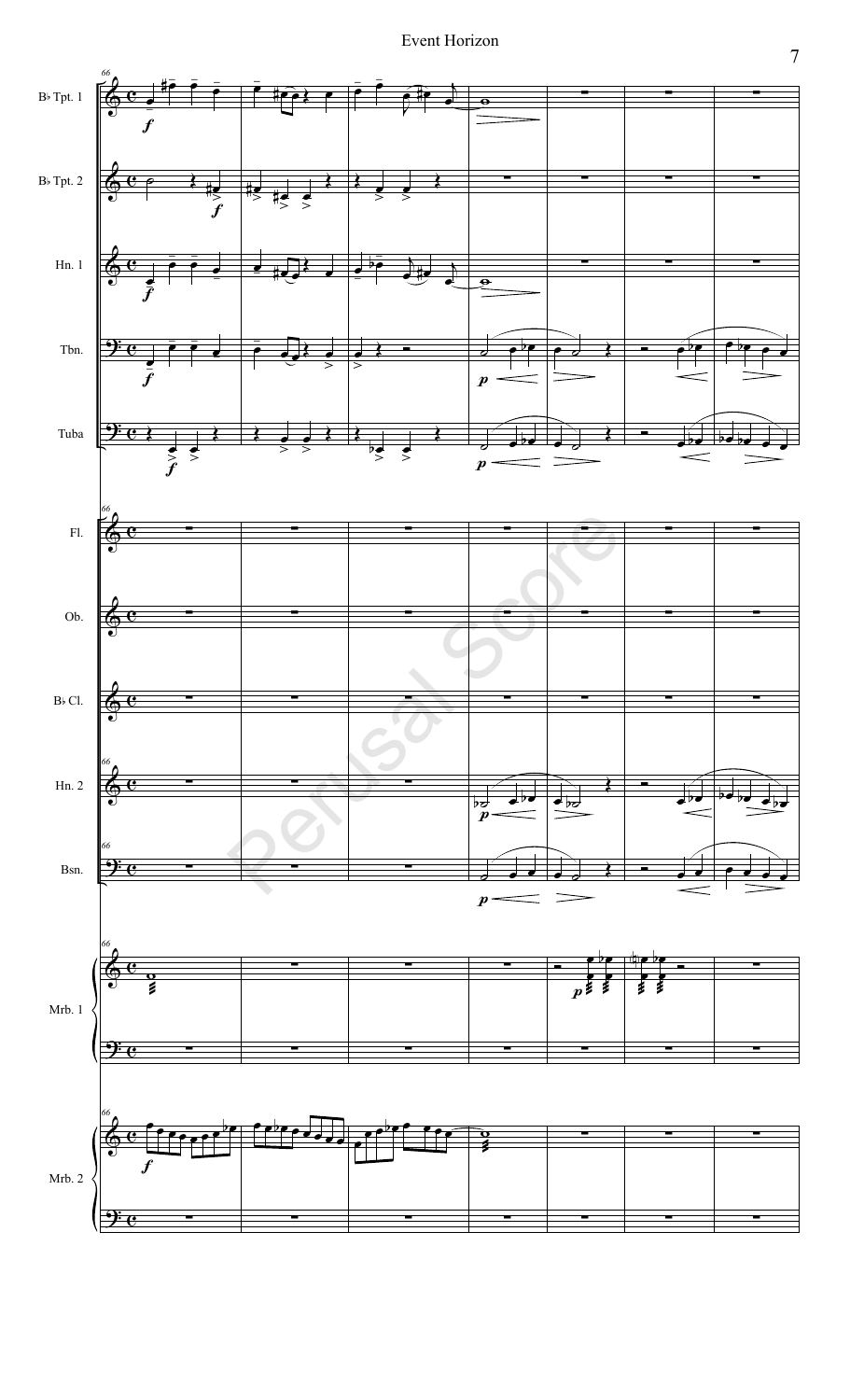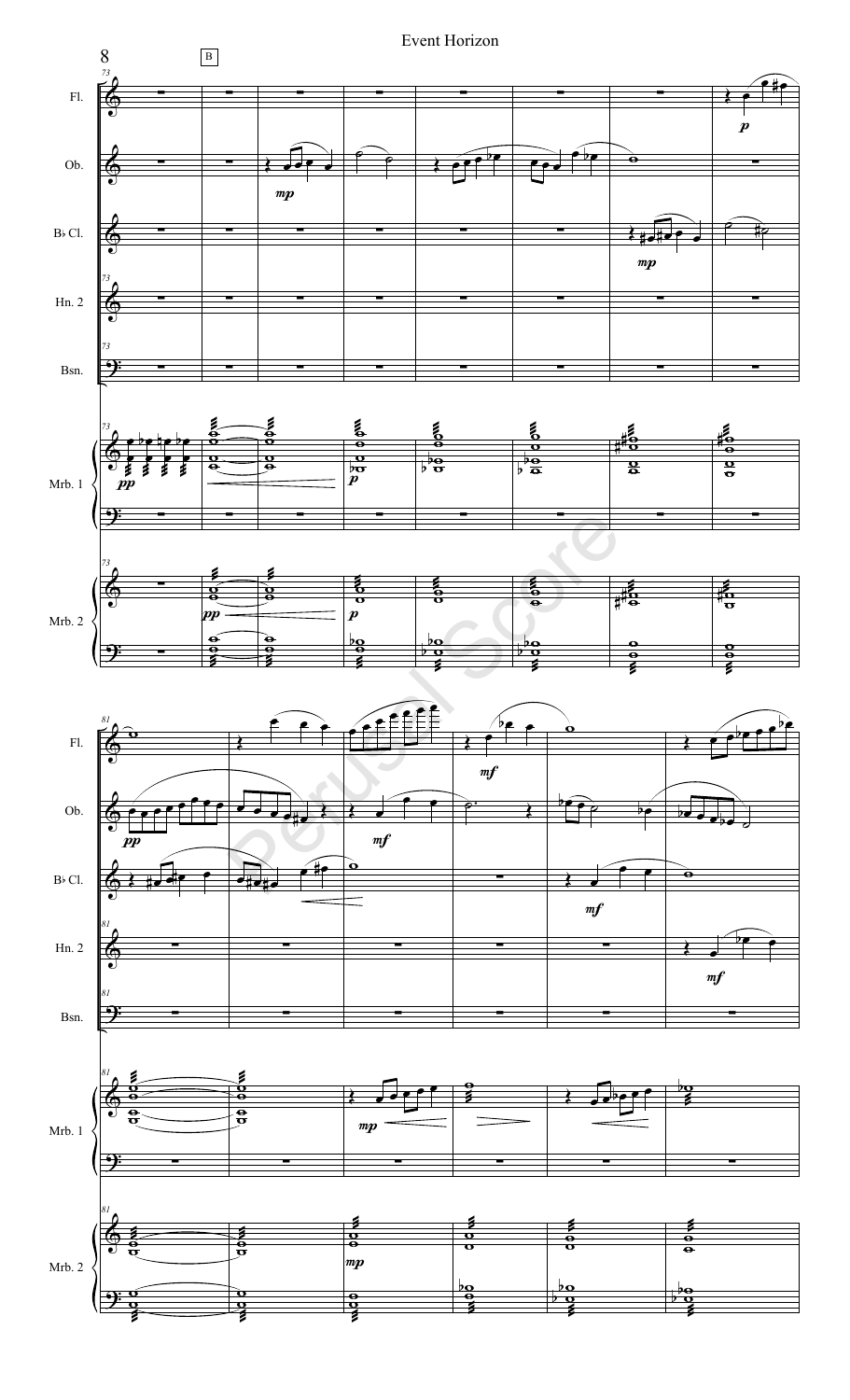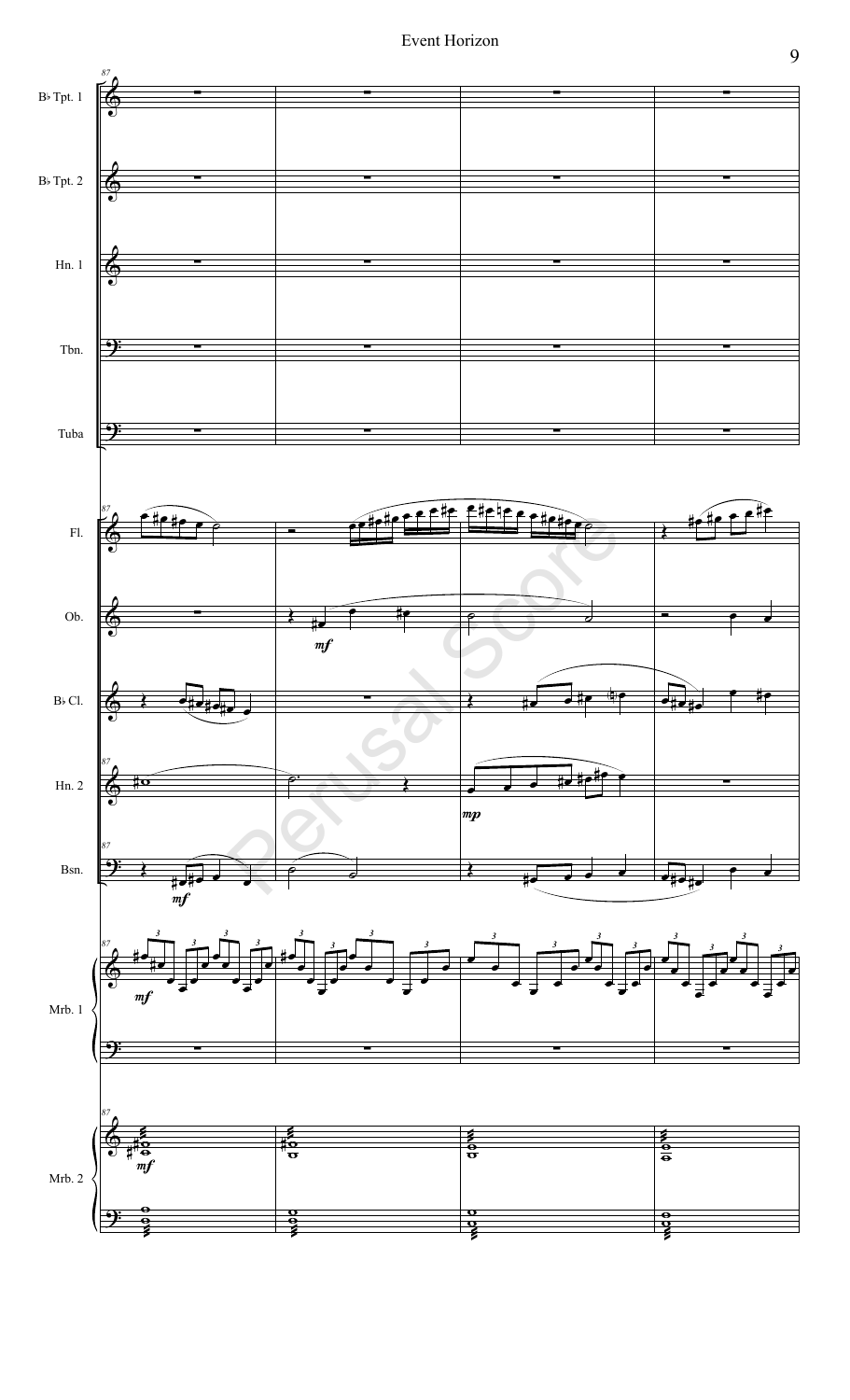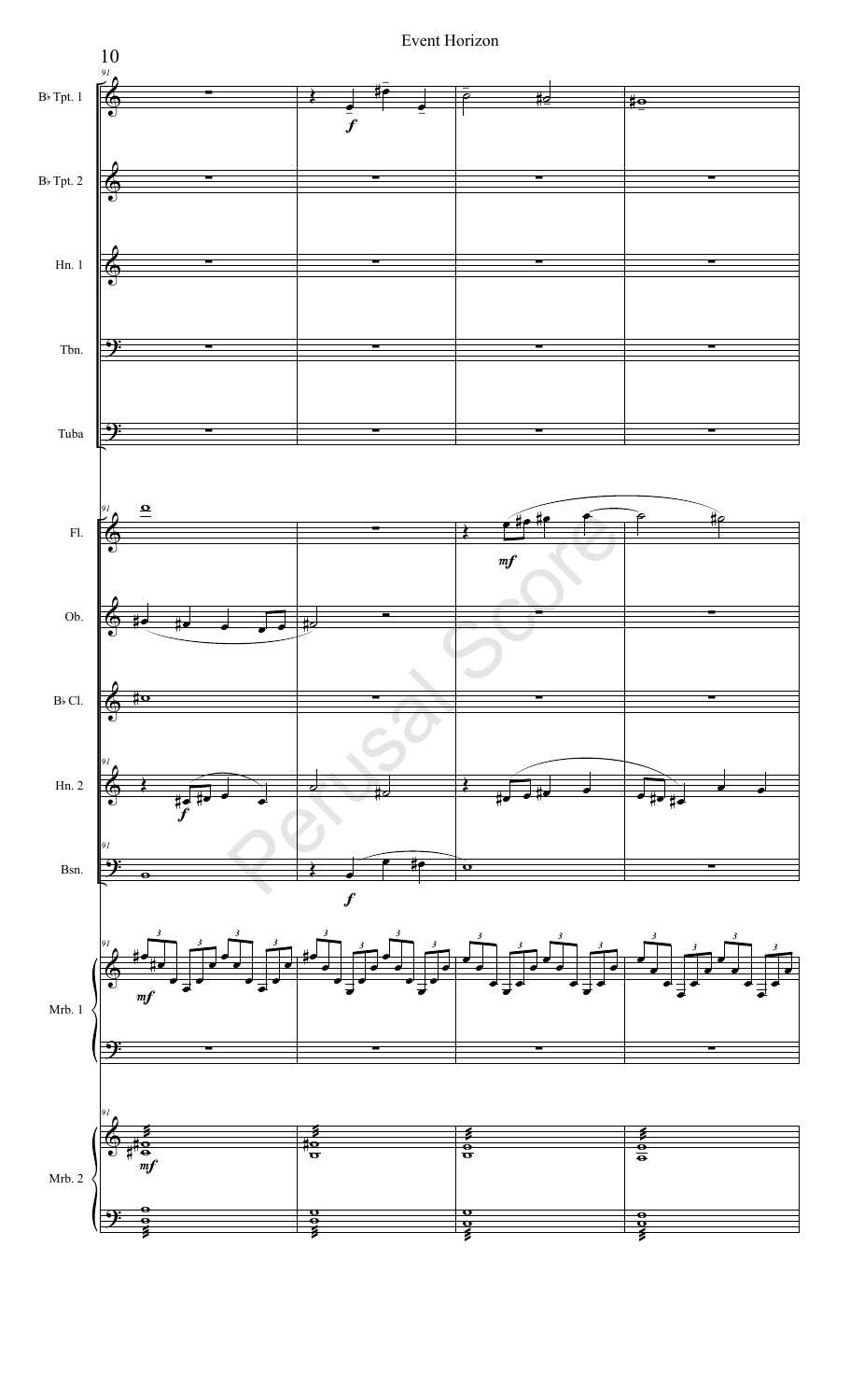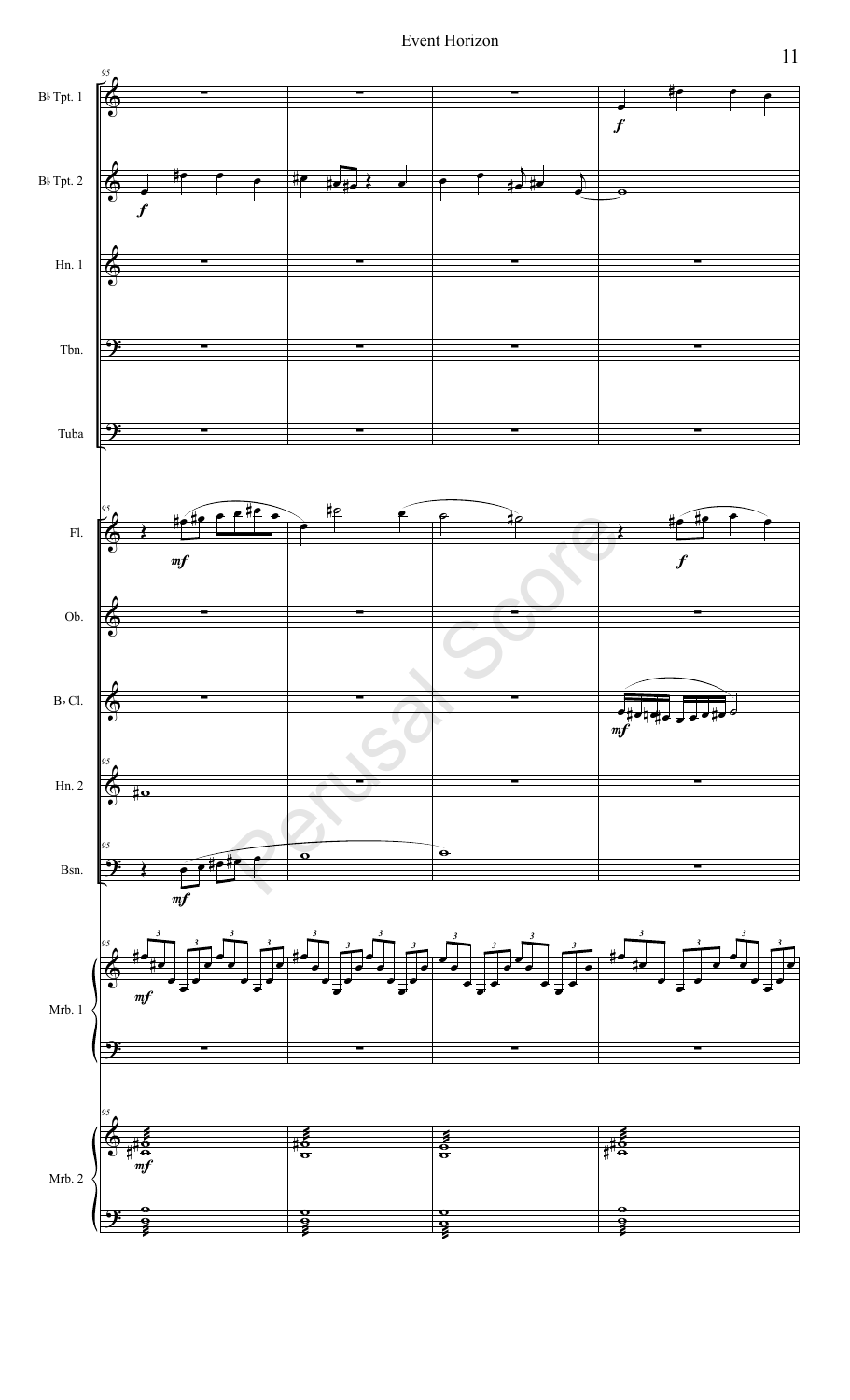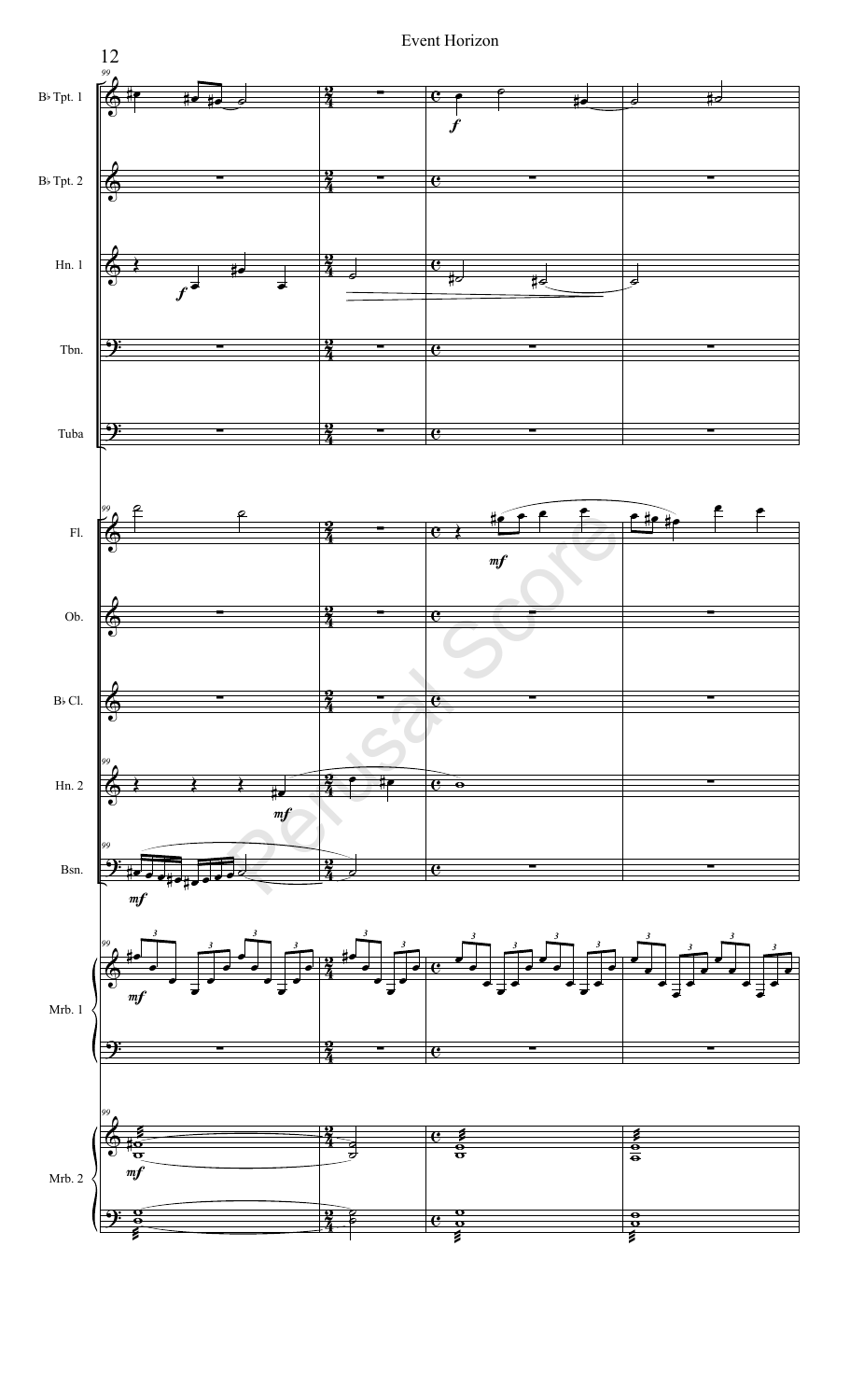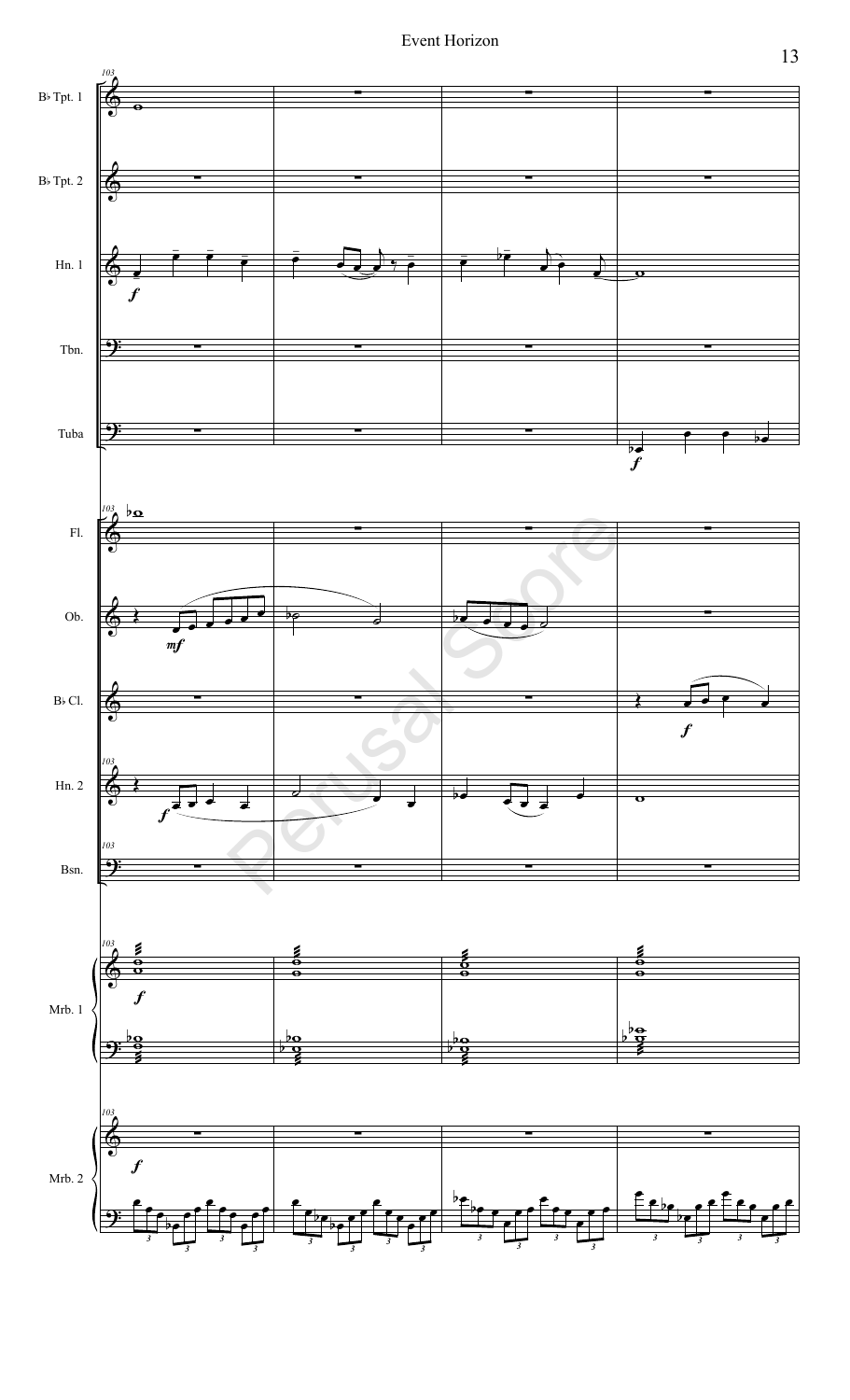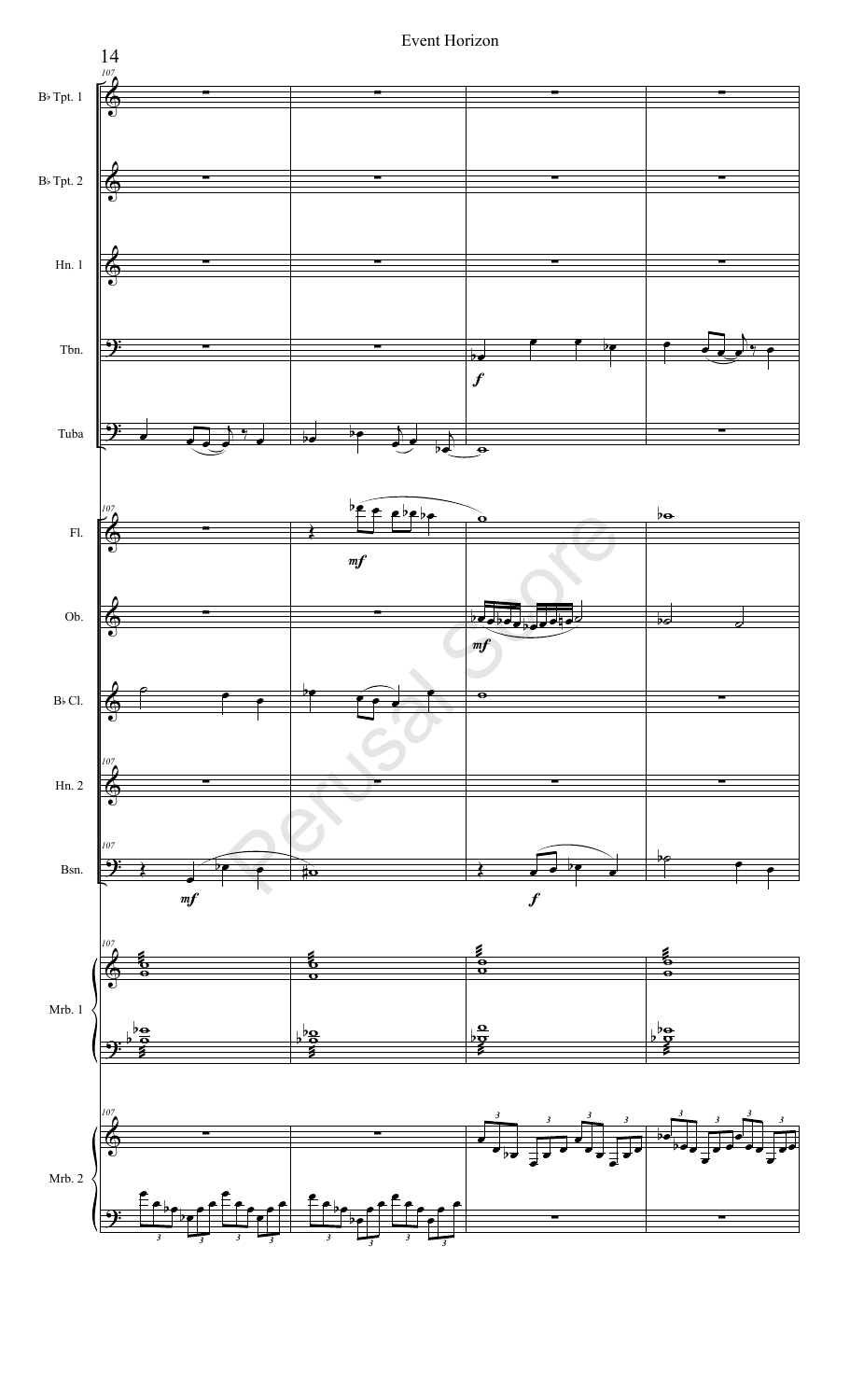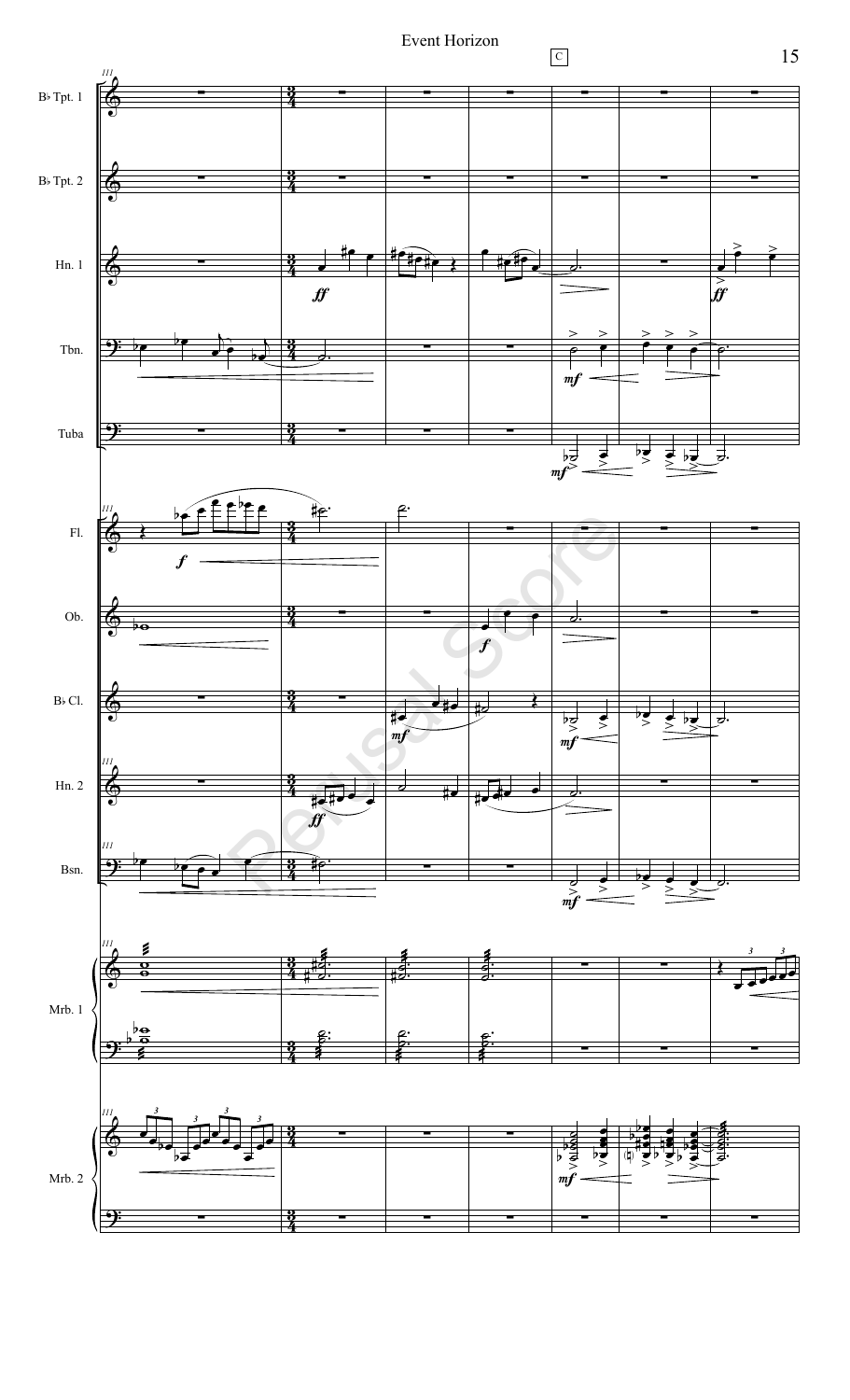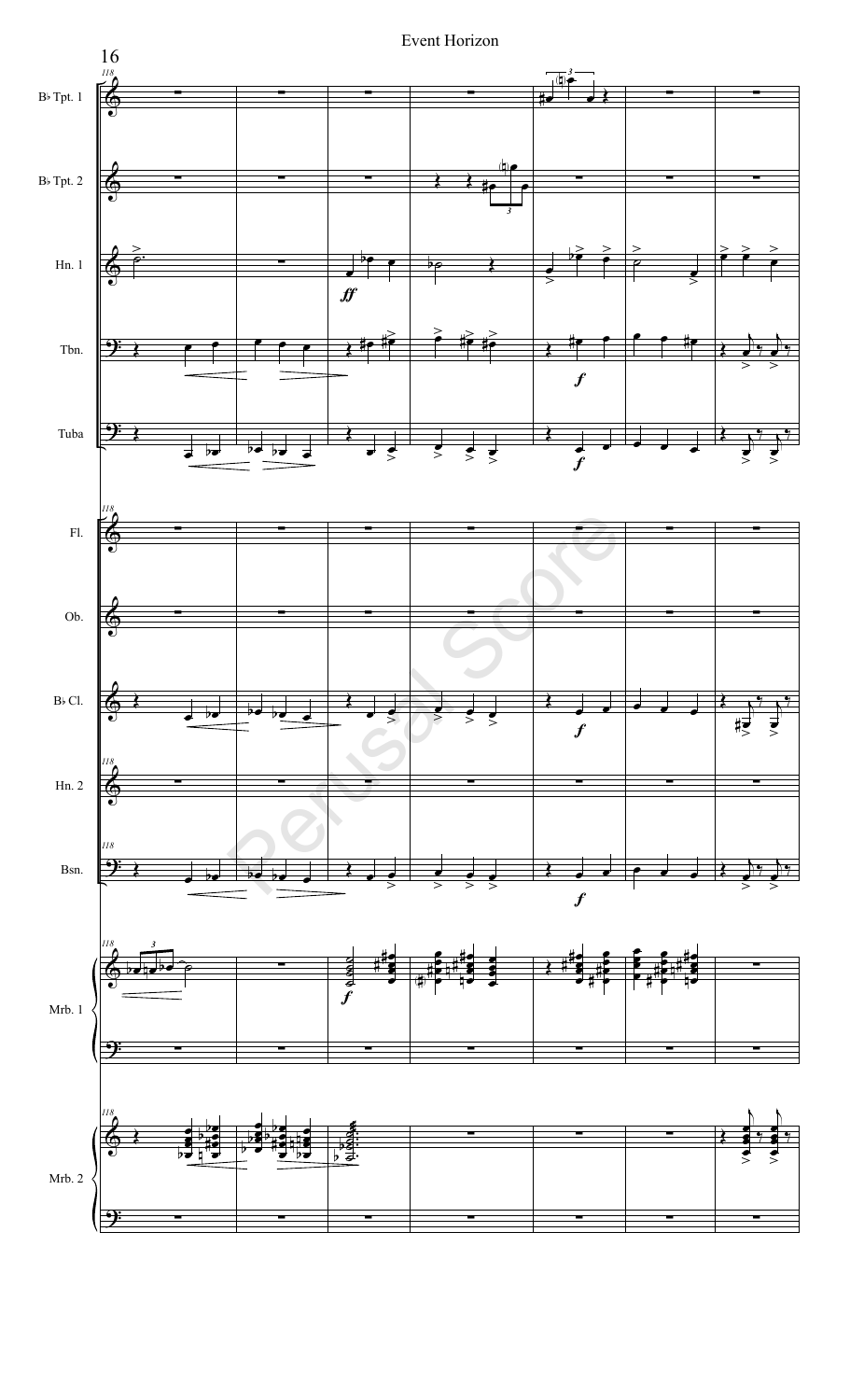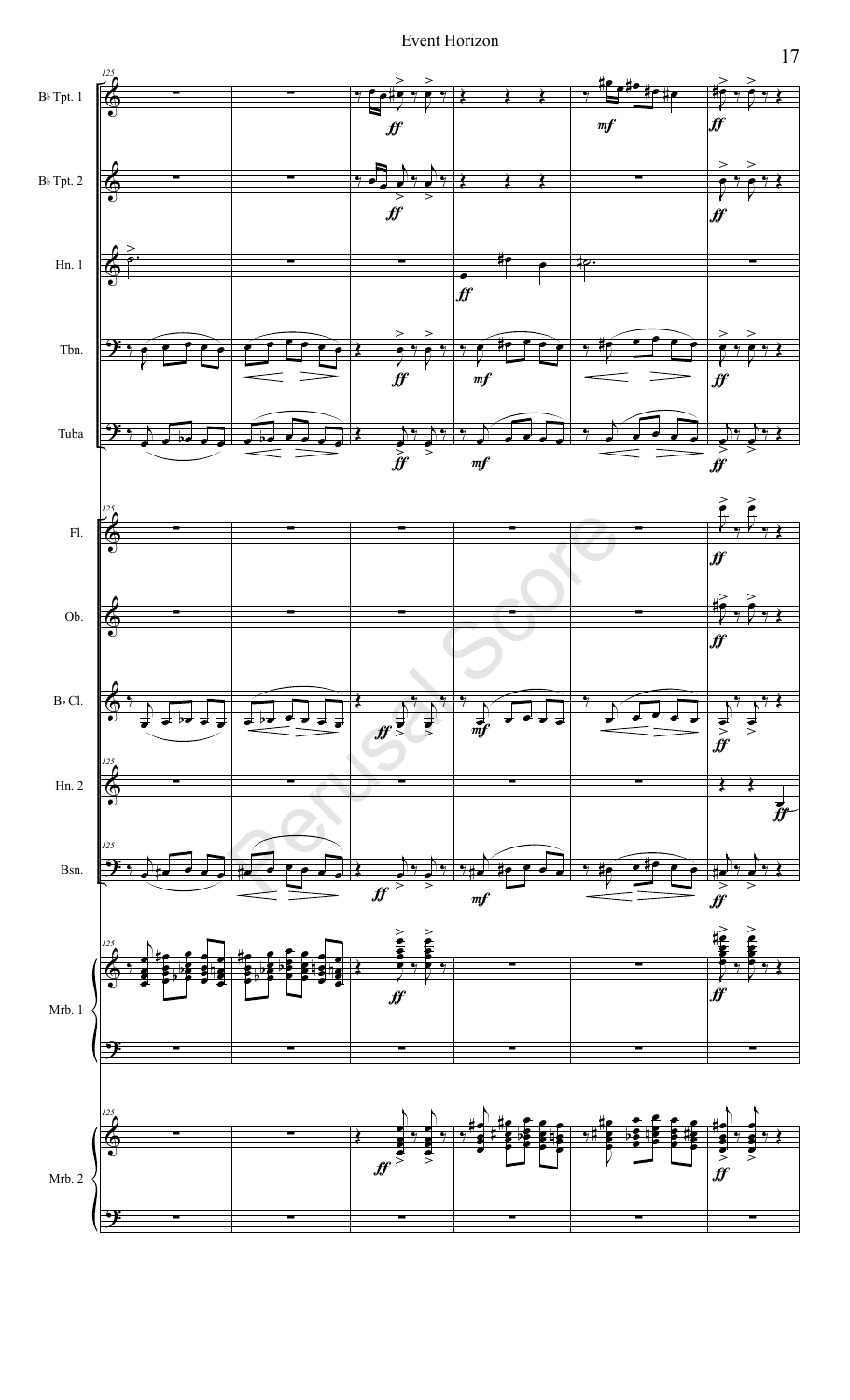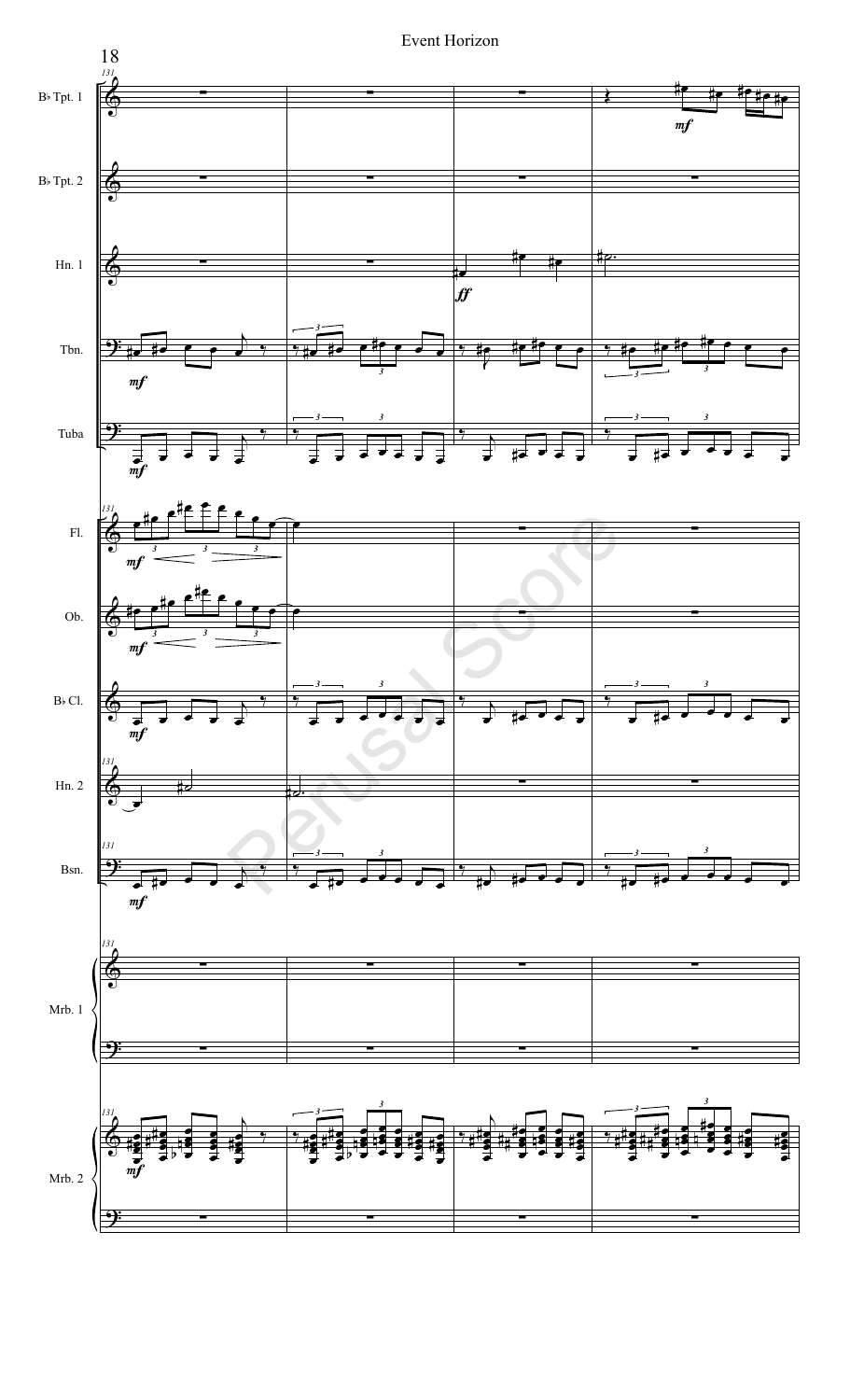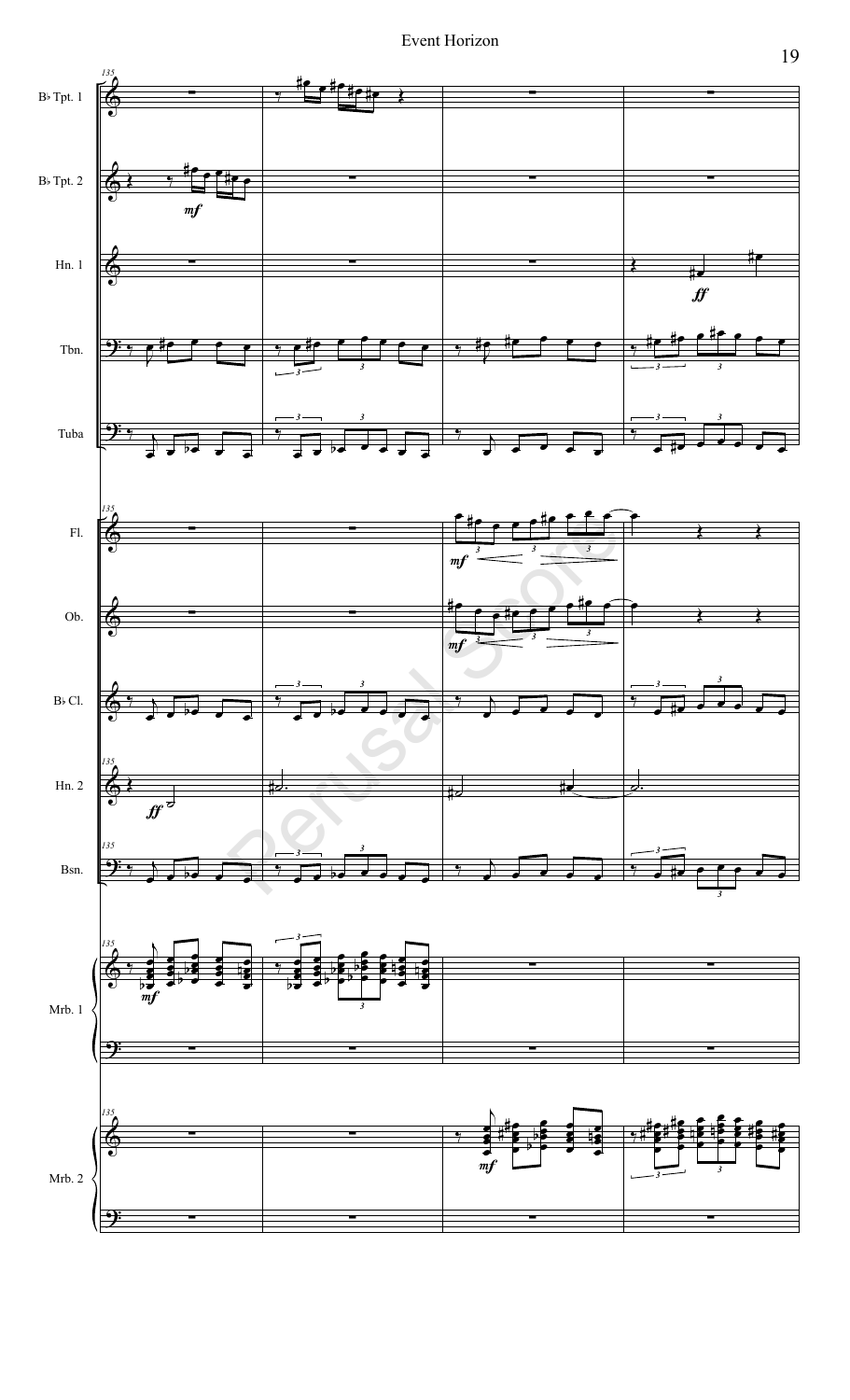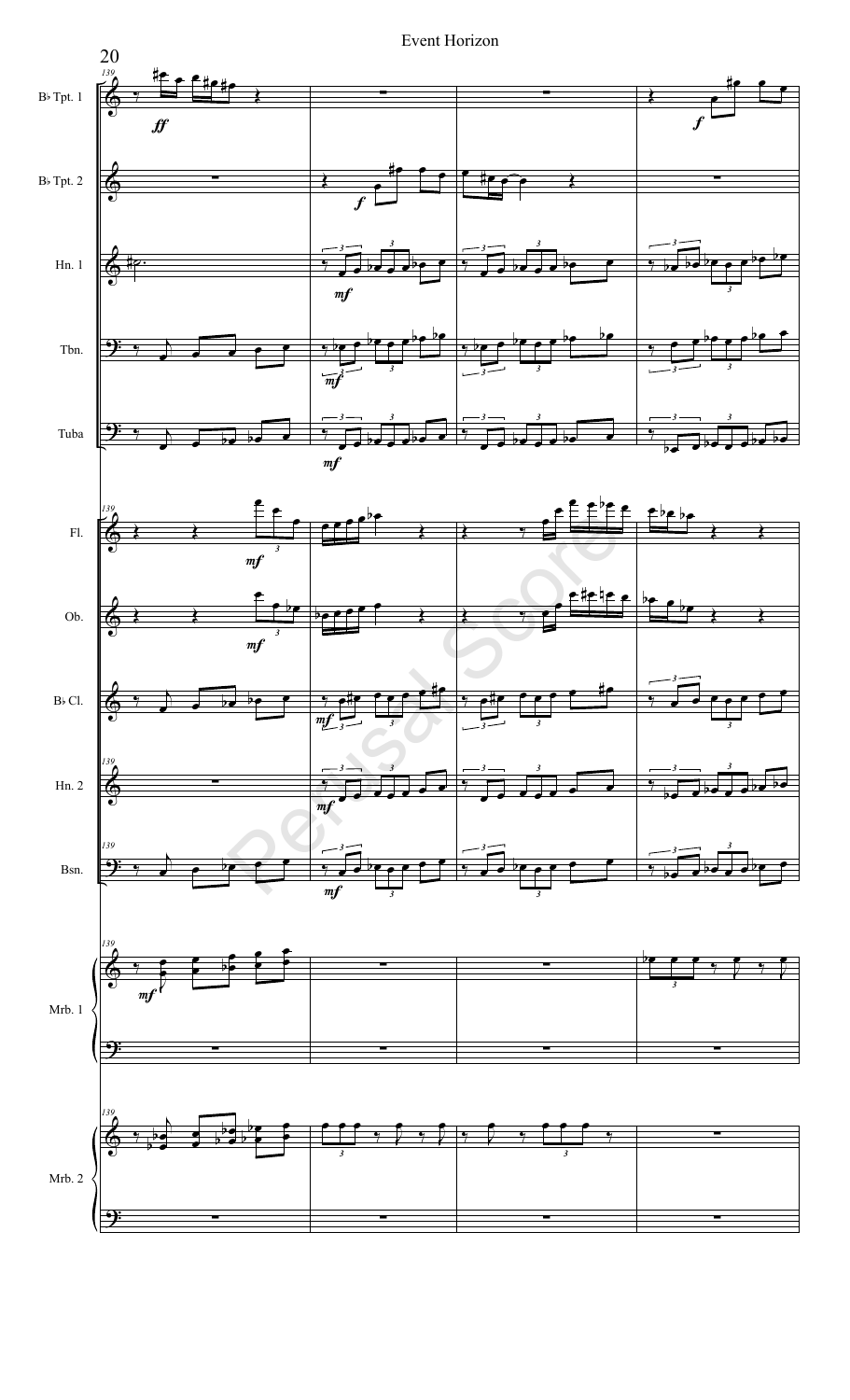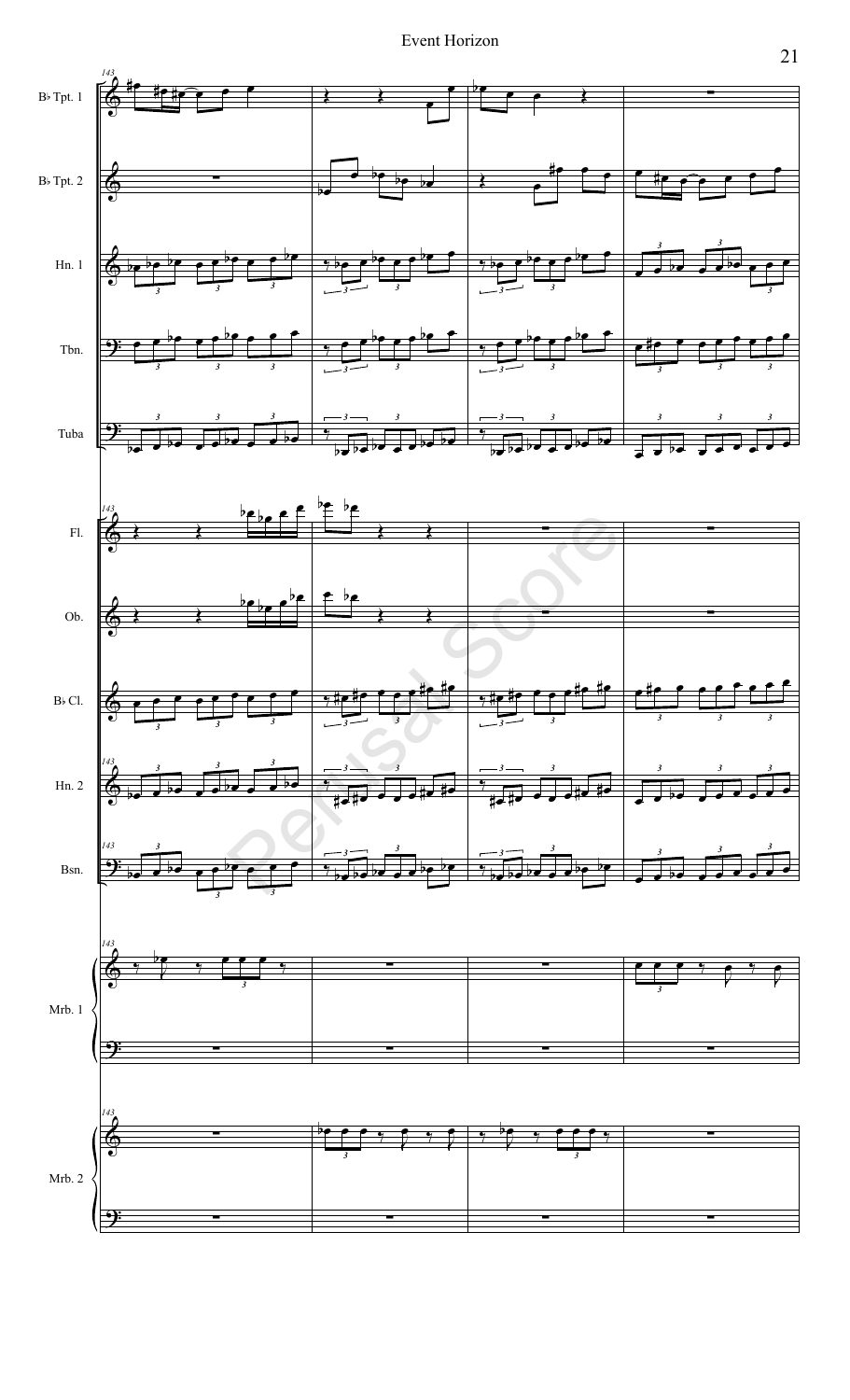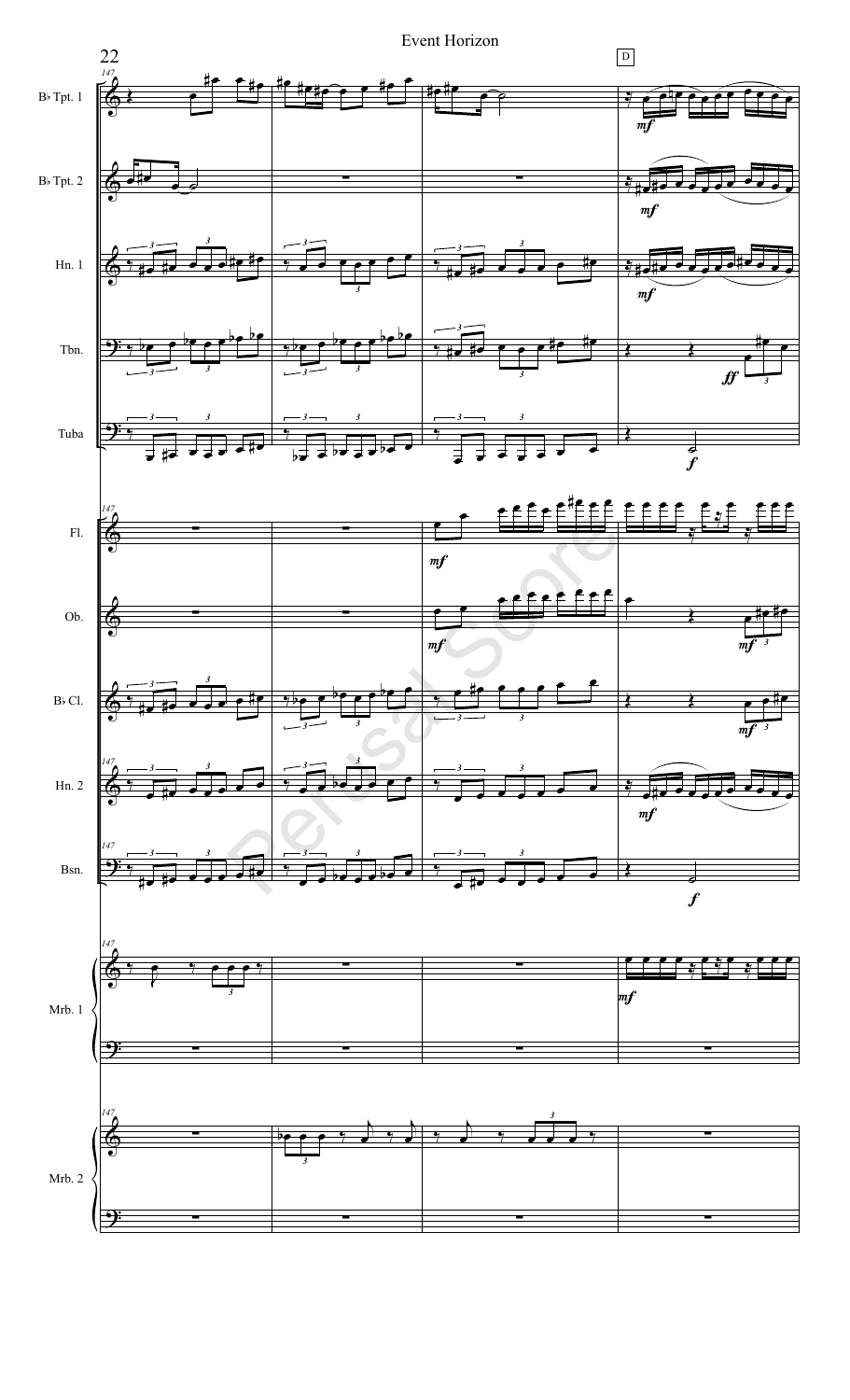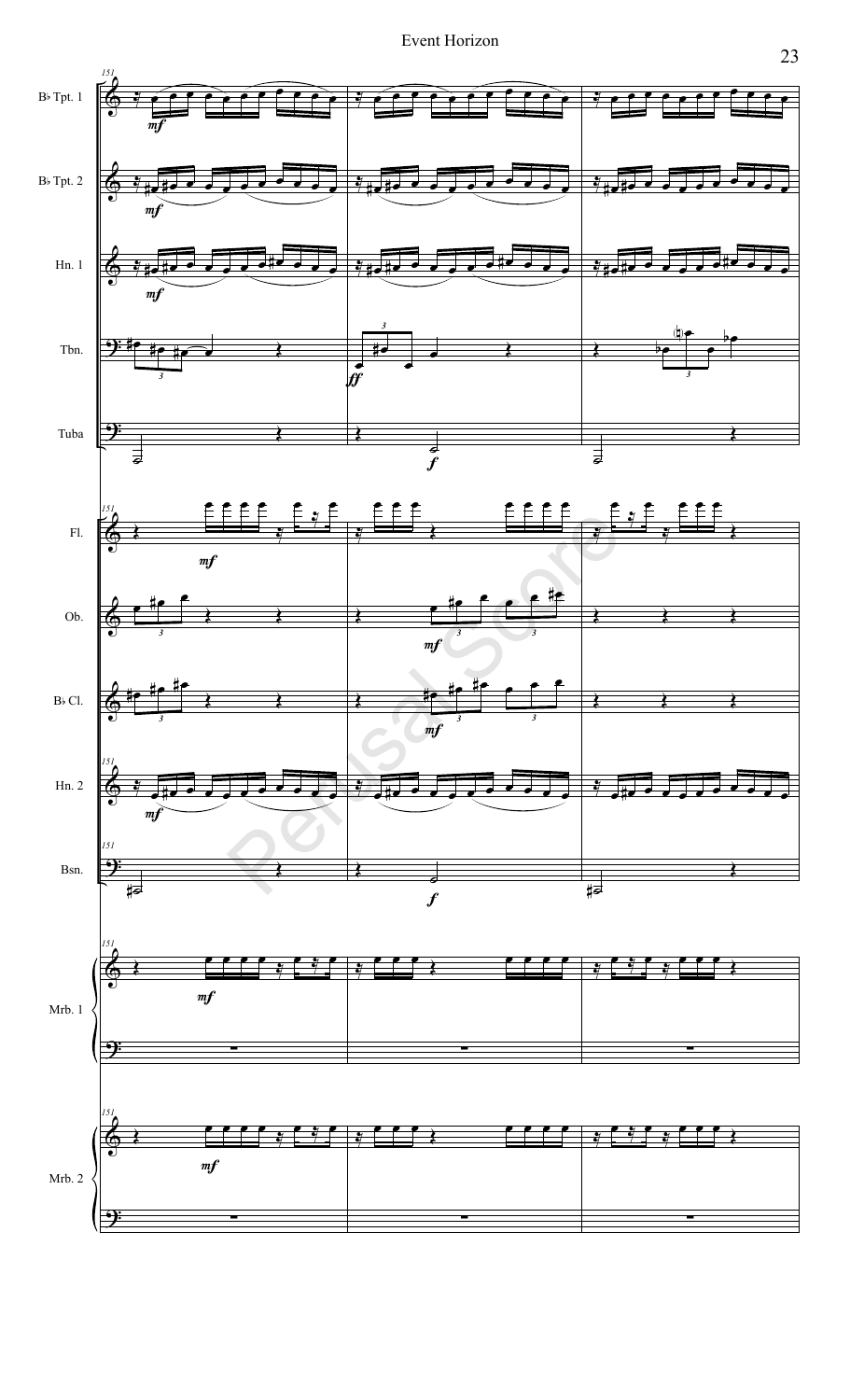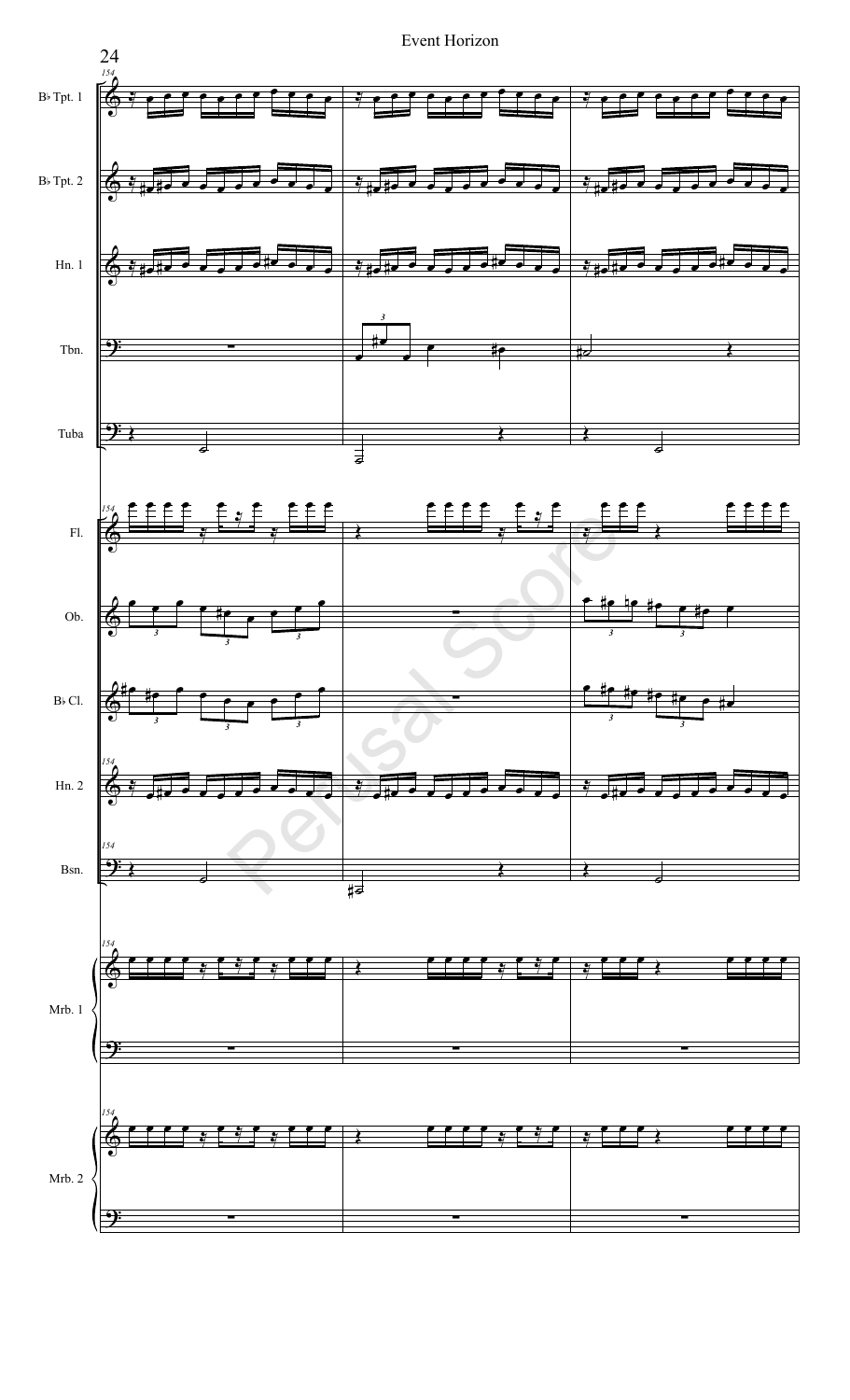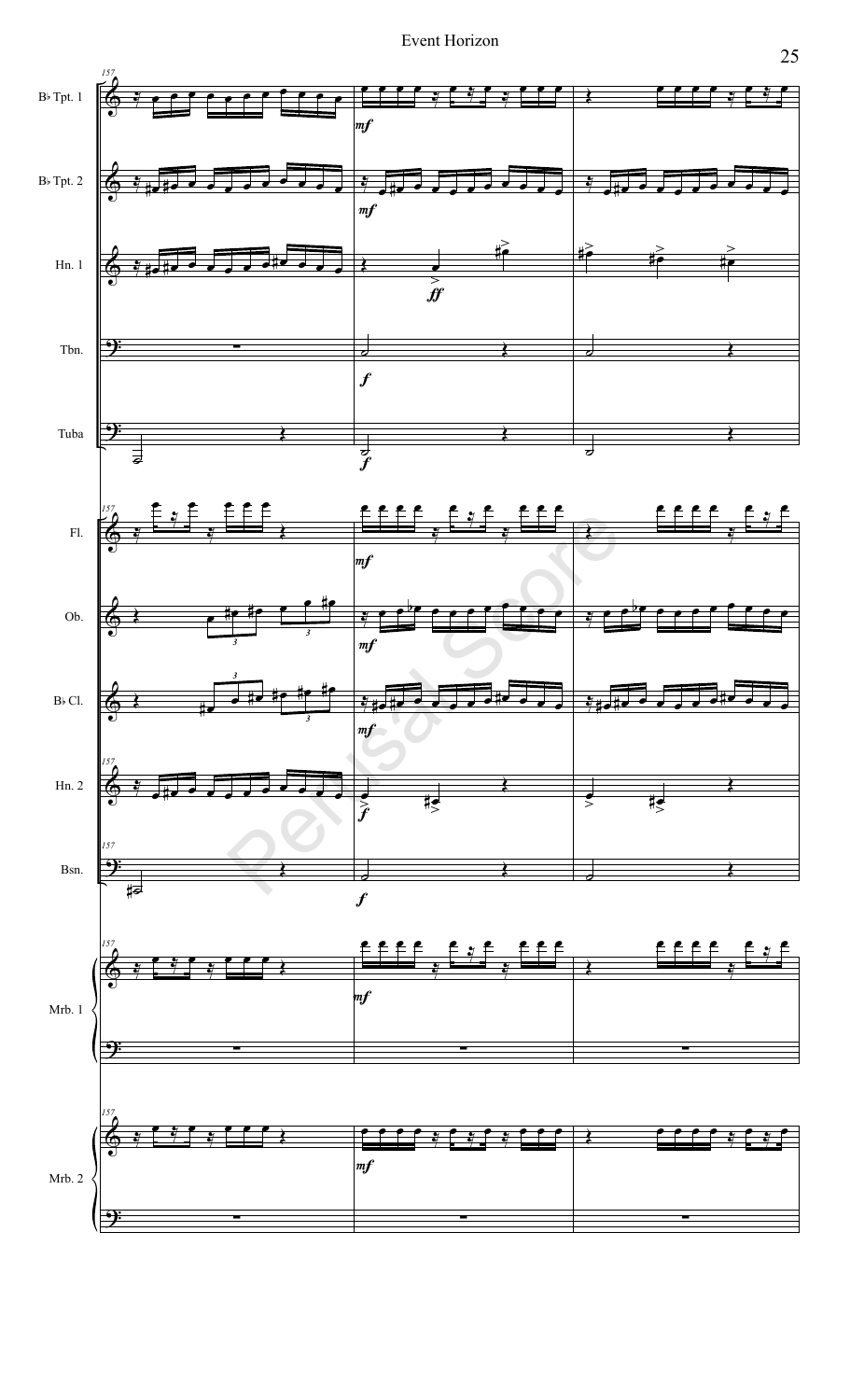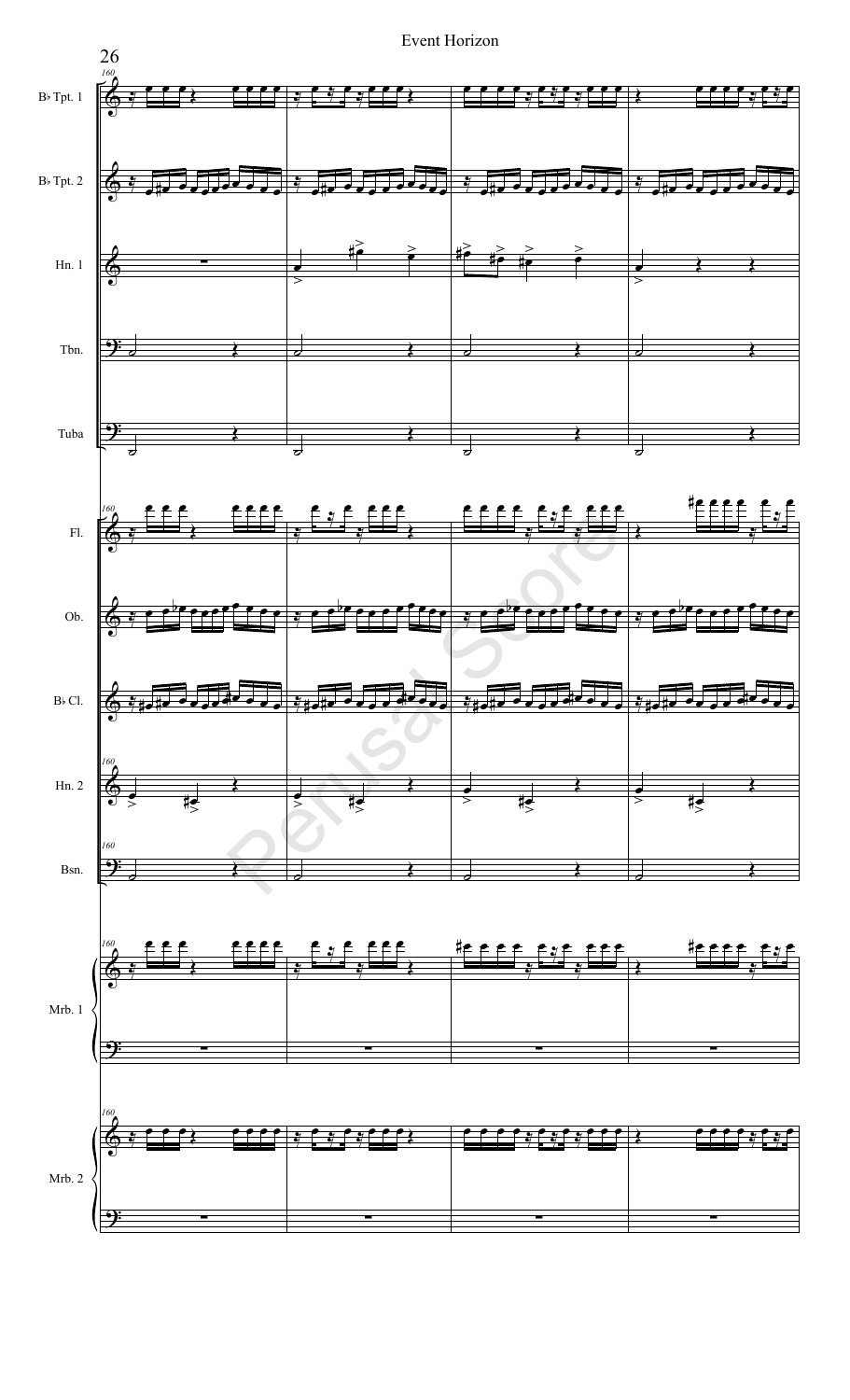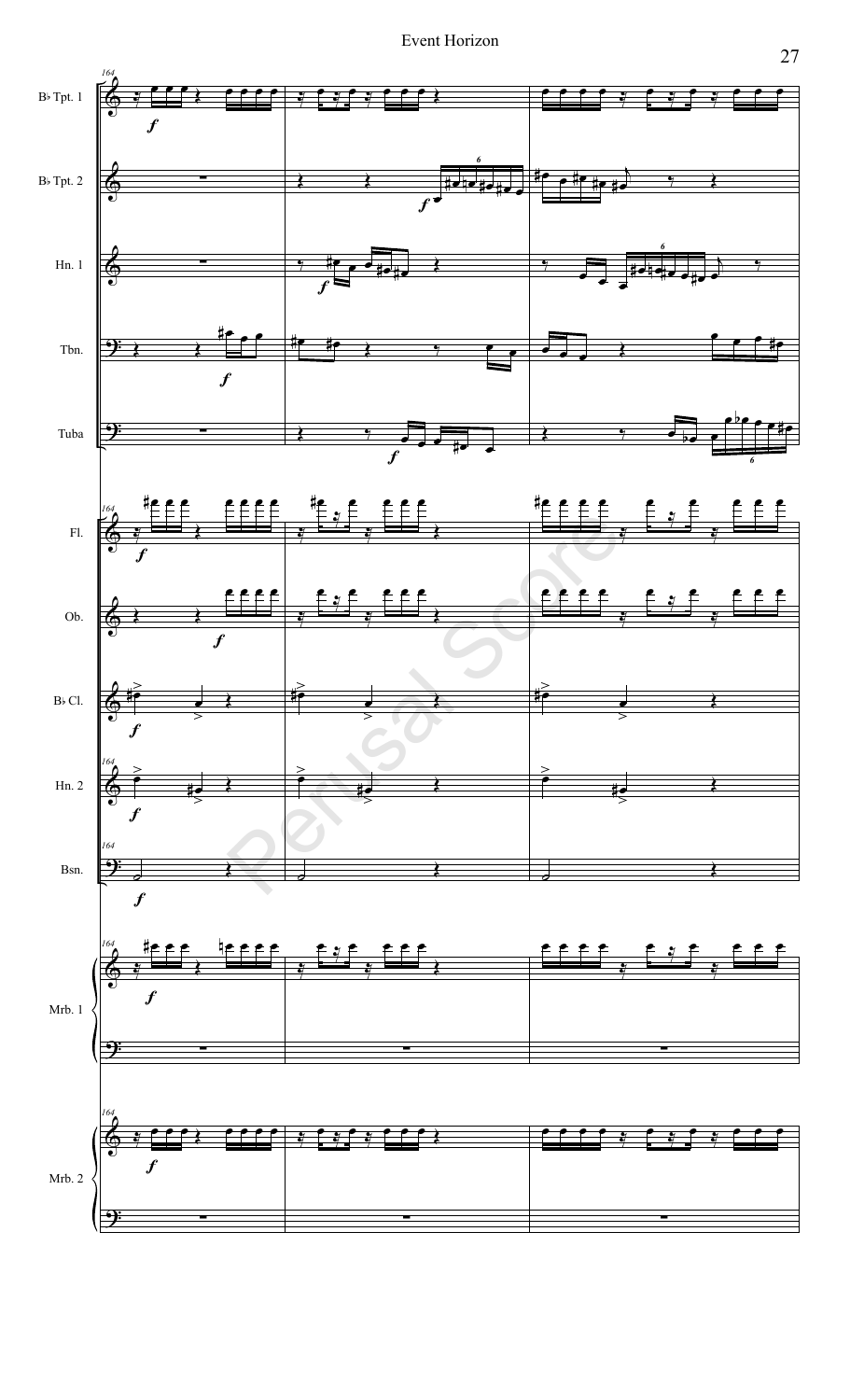Event Horizon

![](_page_27_Figure_1.jpeg)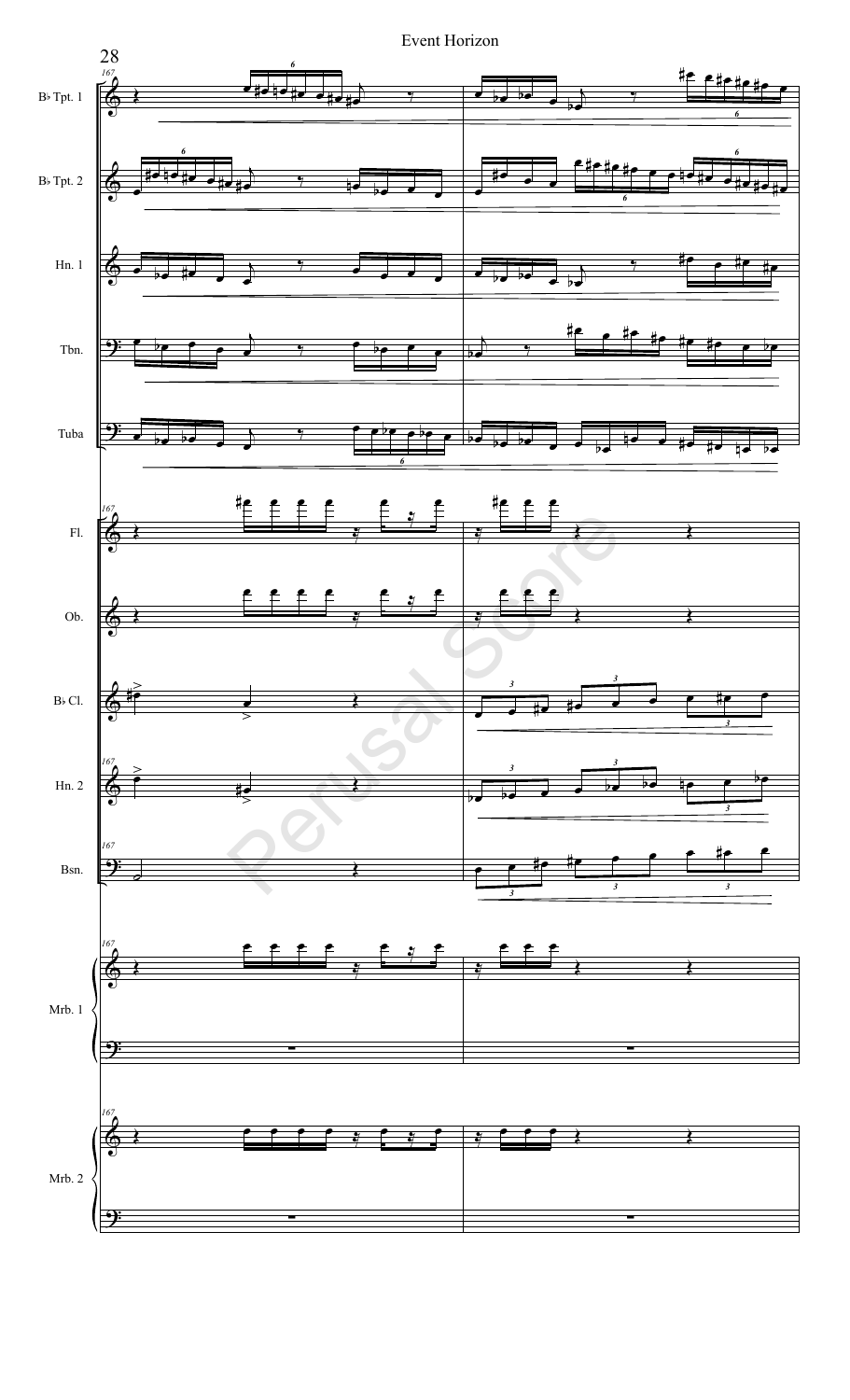![](_page_28_Figure_1.jpeg)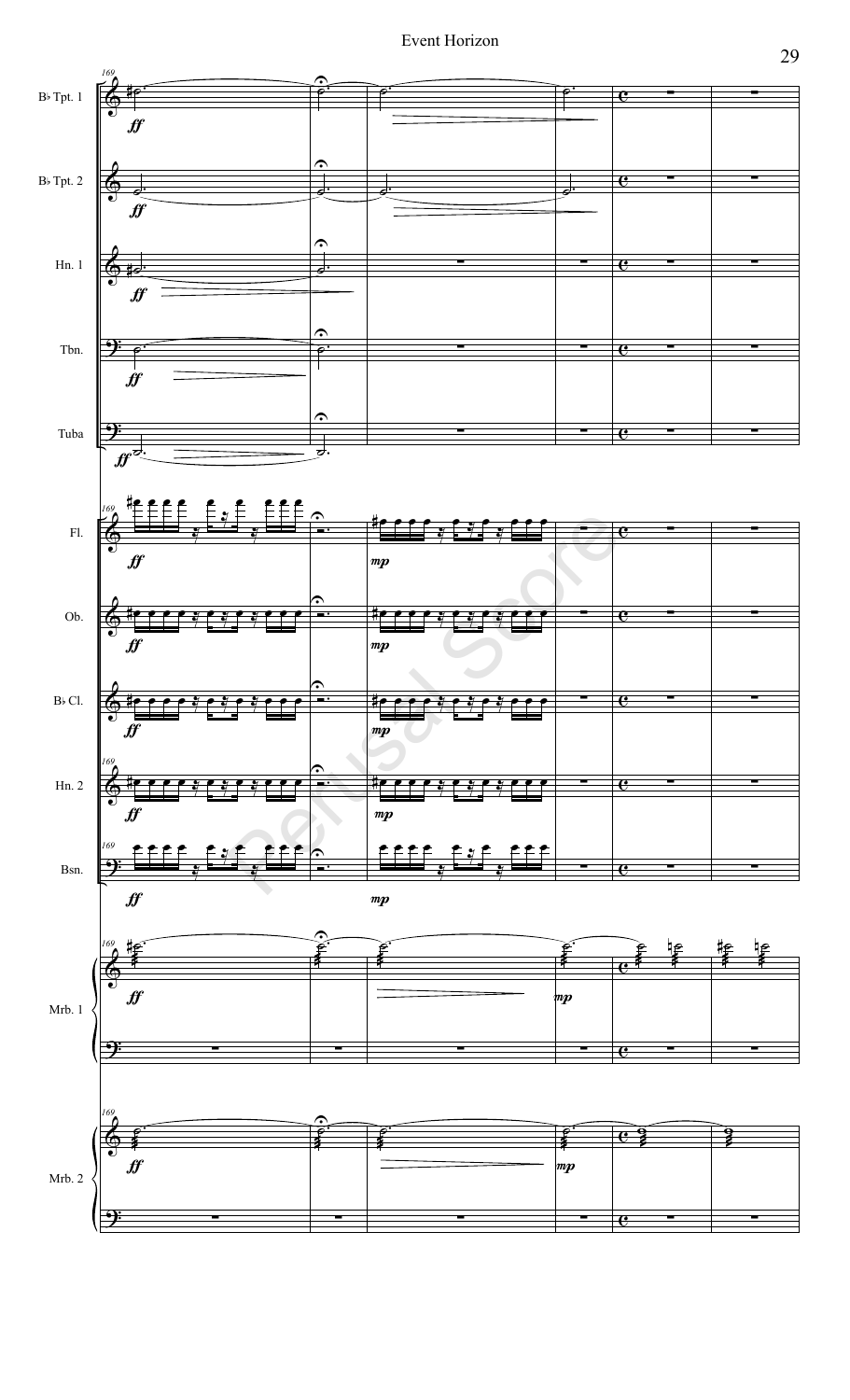![](_page_29_Figure_0.jpeg)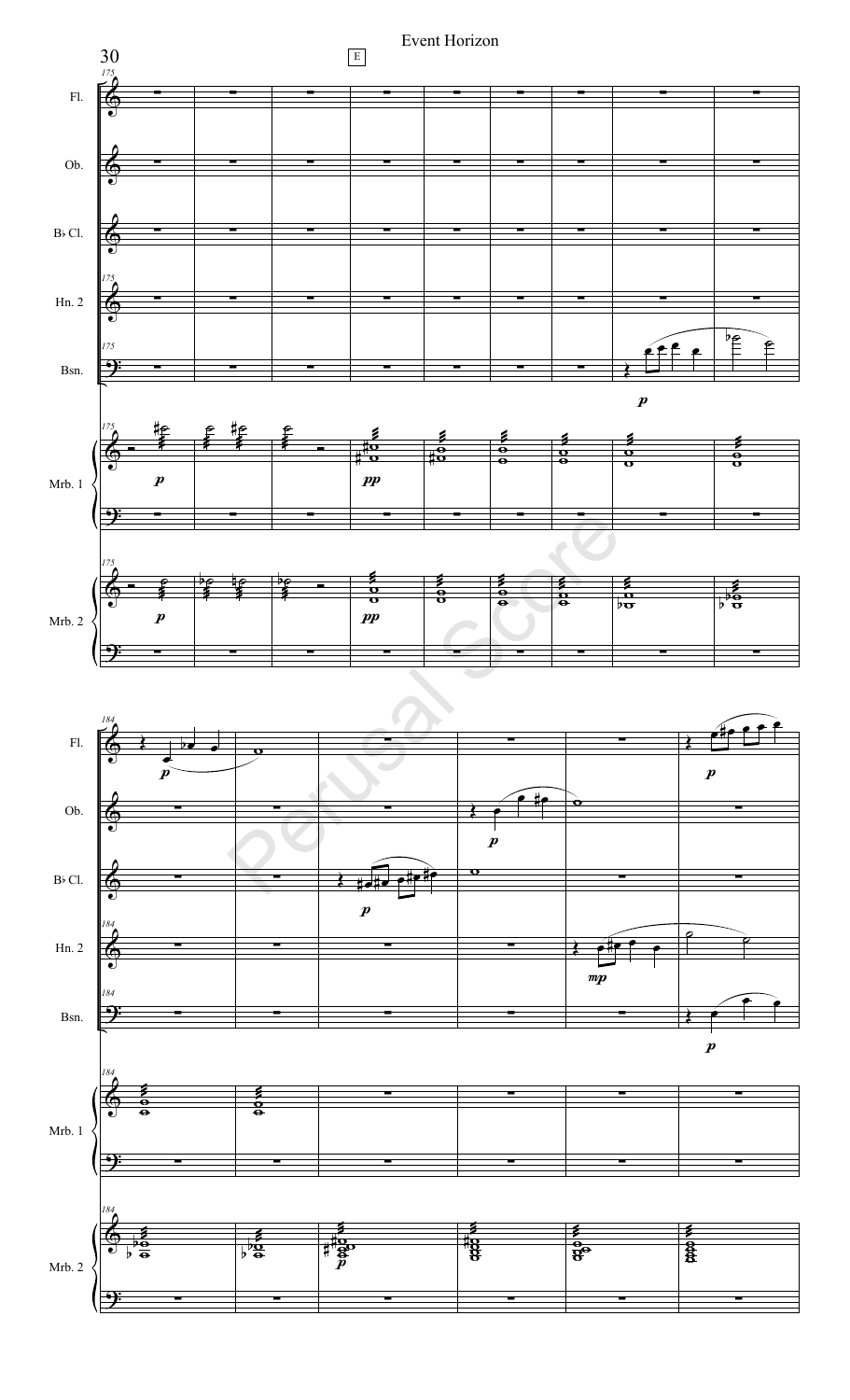![](_page_30_Figure_1.jpeg)

![](_page_30_Figure_2.jpeg)

![](_page_30_Figure_3.jpeg)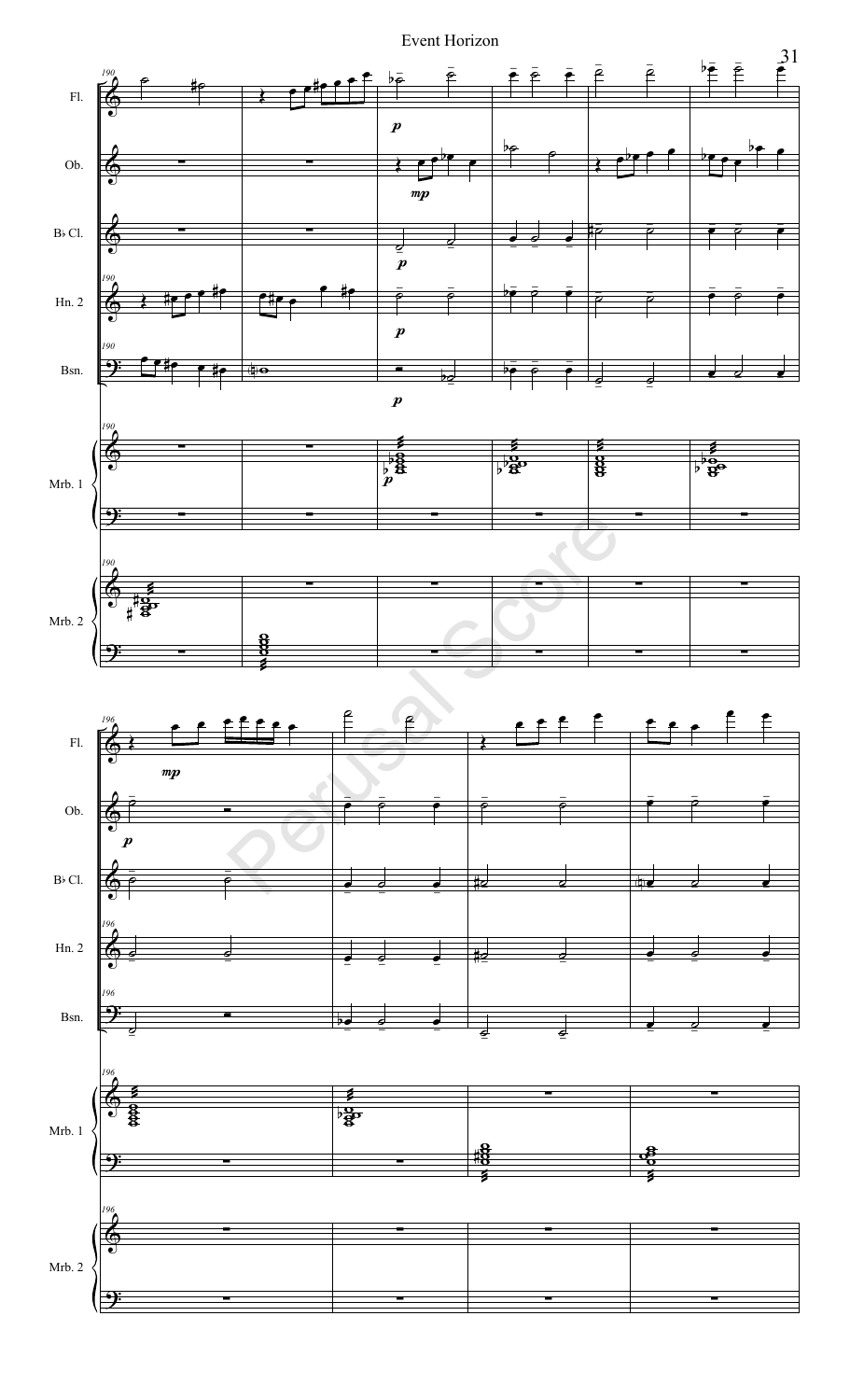![](_page_31_Figure_0.jpeg)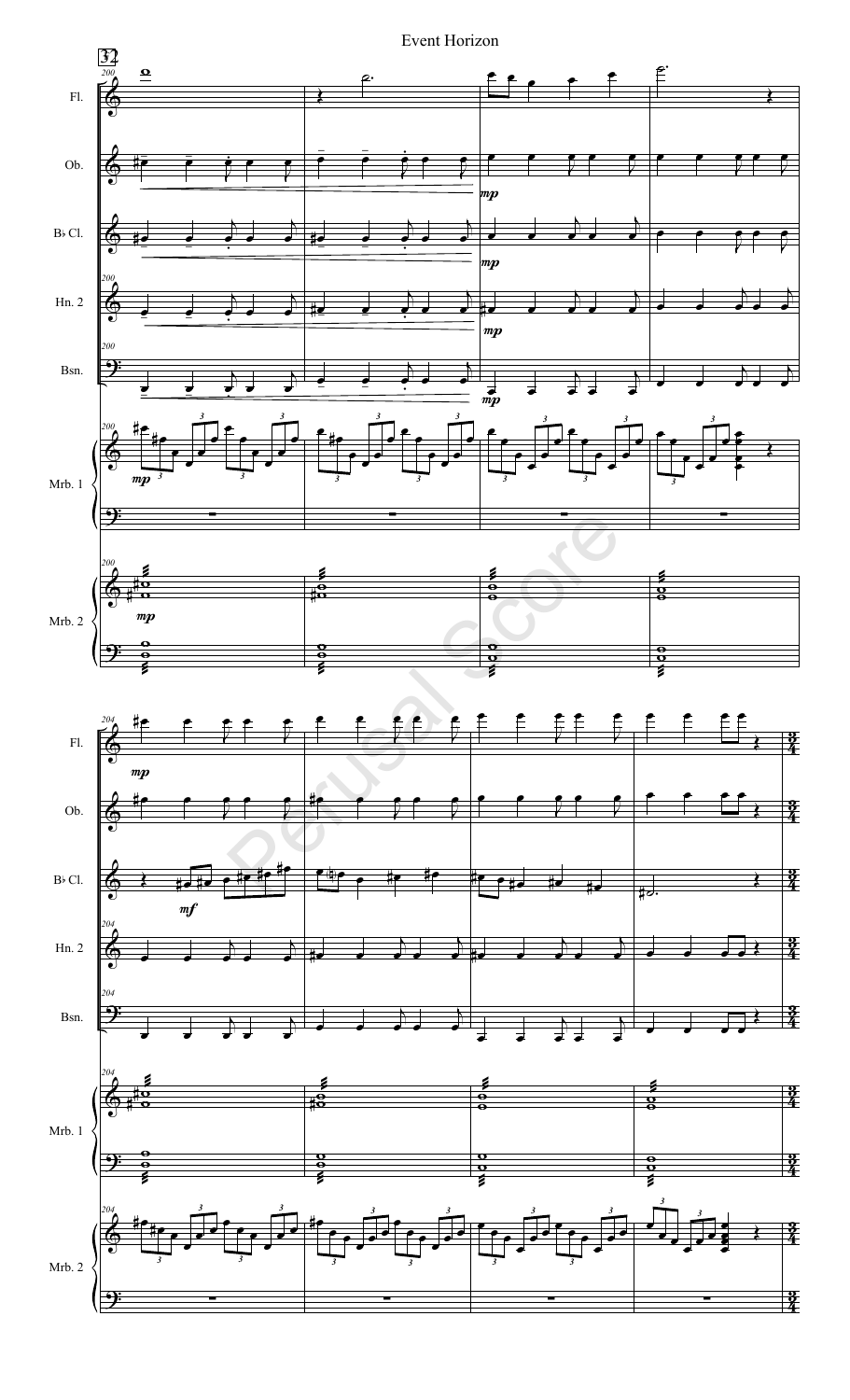![](_page_32_Figure_1.jpeg)

![](_page_32_Figure_2.jpeg)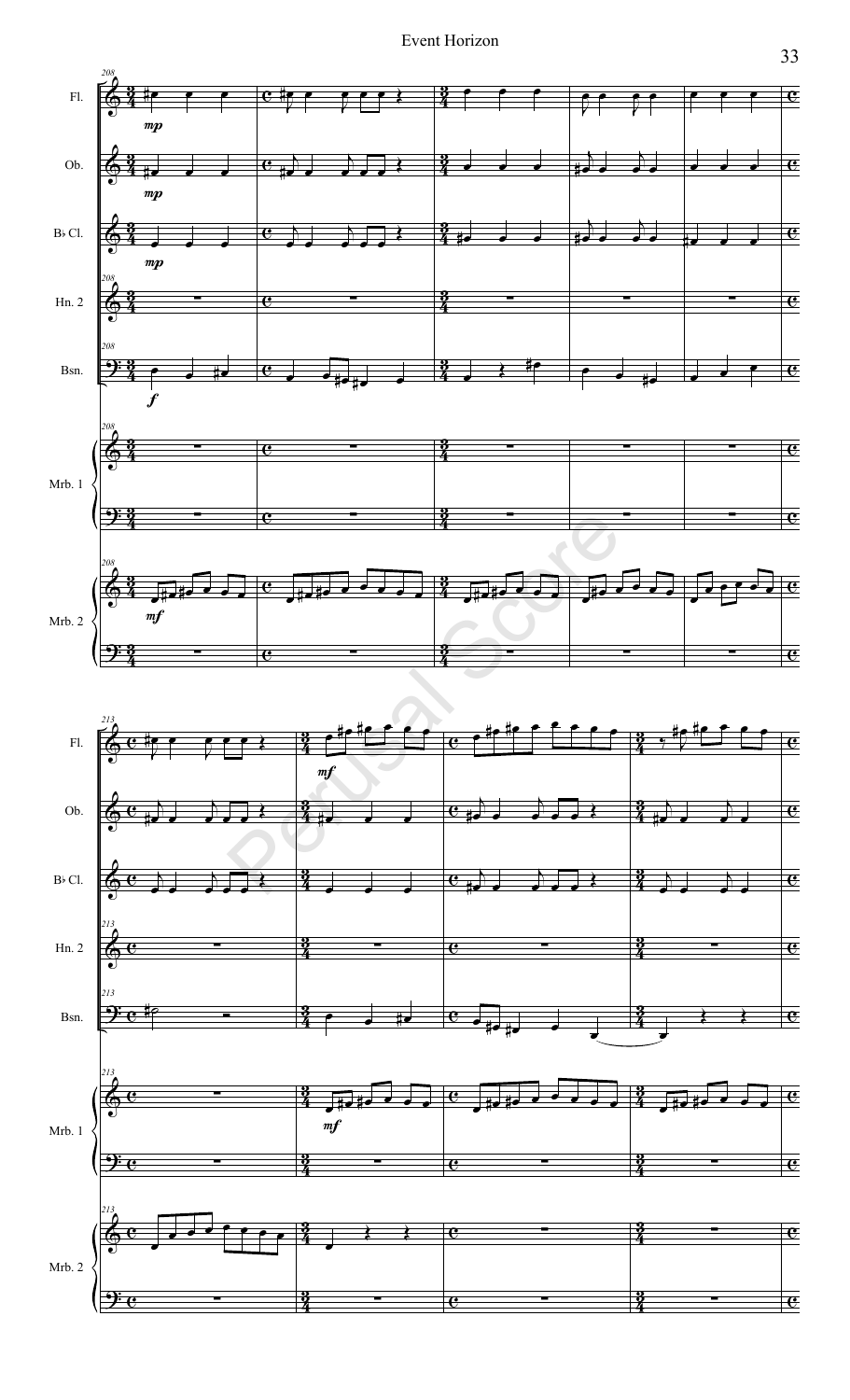![](_page_33_Figure_0.jpeg)

![](_page_33_Figure_1.jpeg)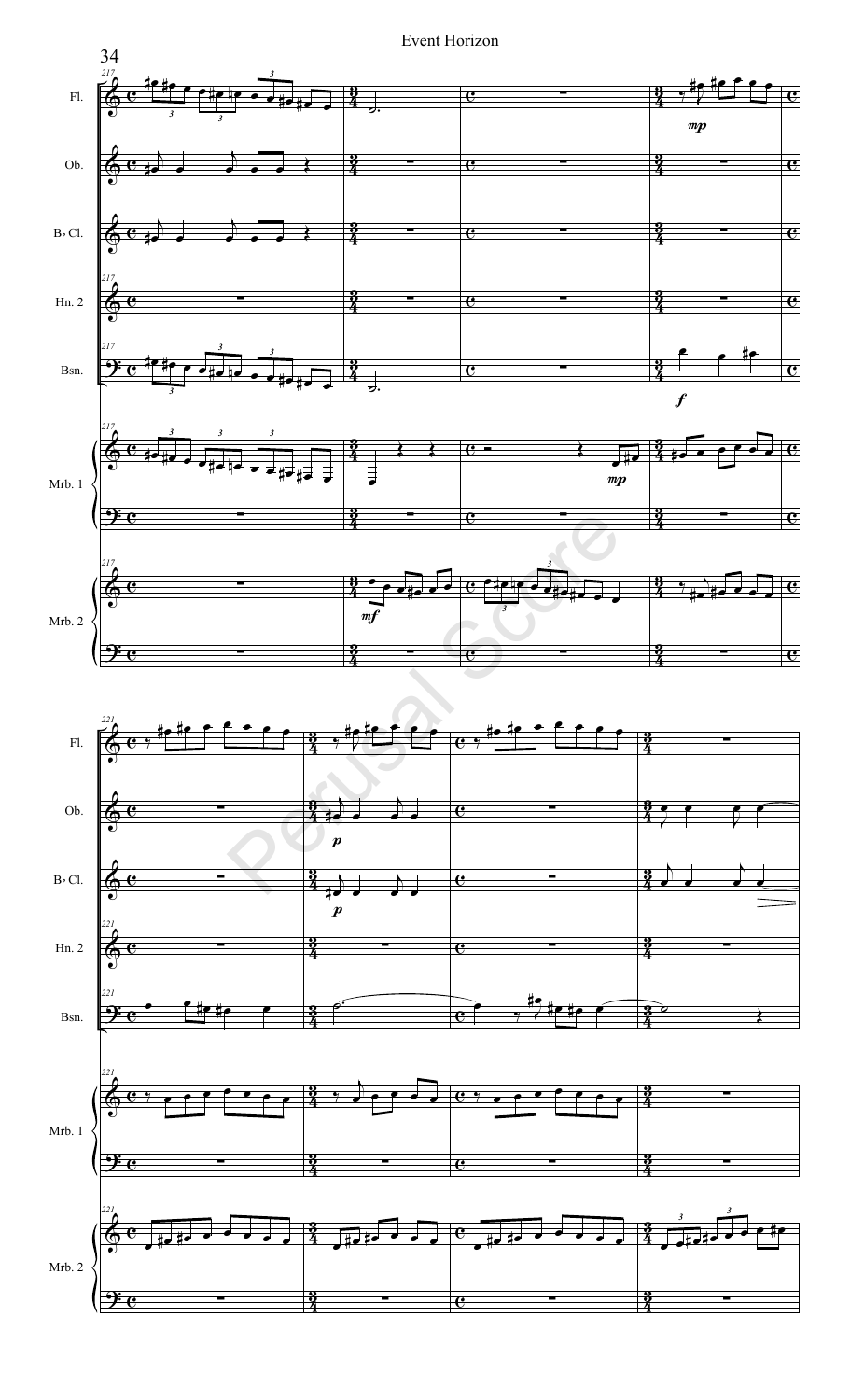![](_page_34_Figure_1.jpeg)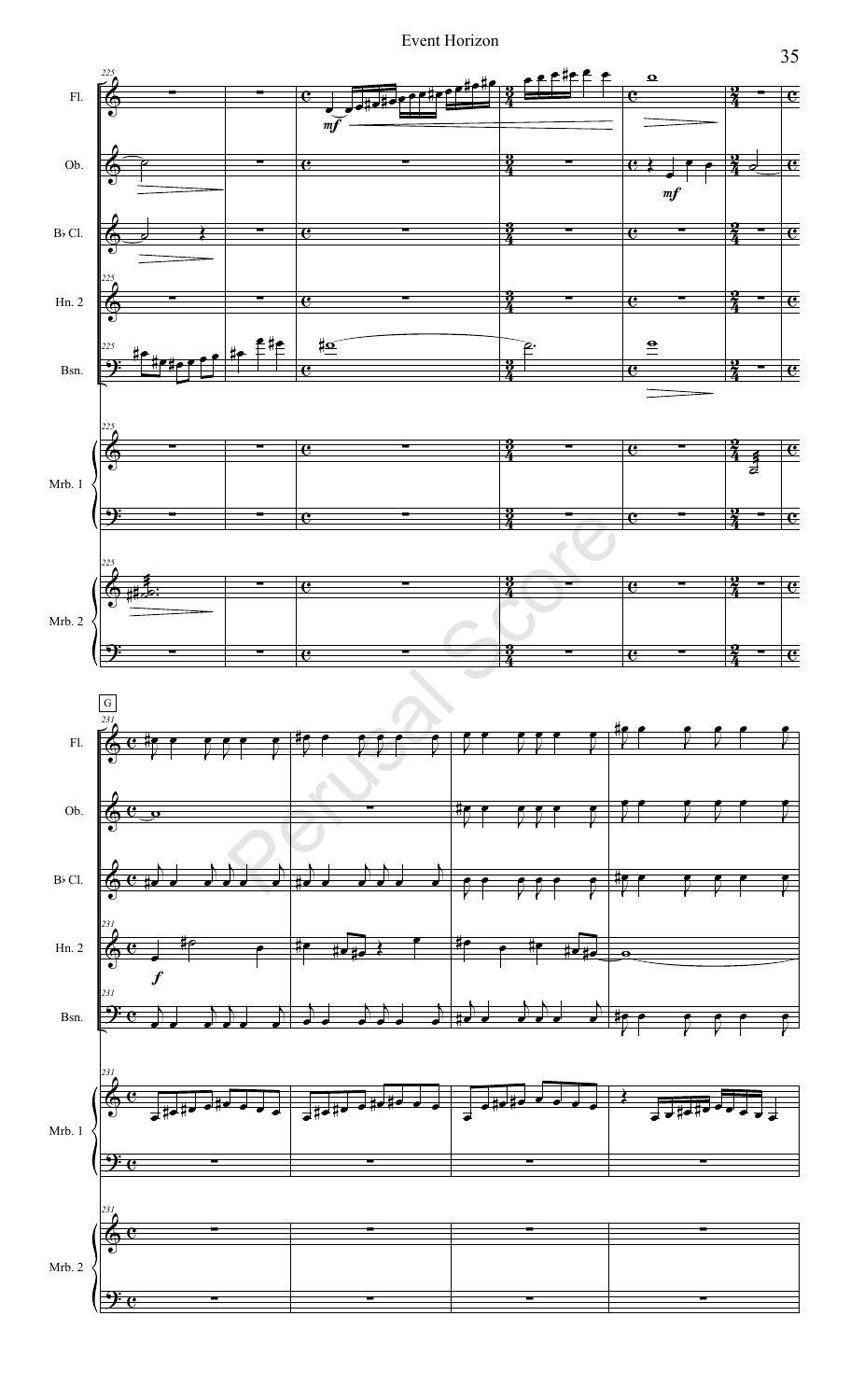Event Horizon

![](_page_35_Figure_1.jpeg)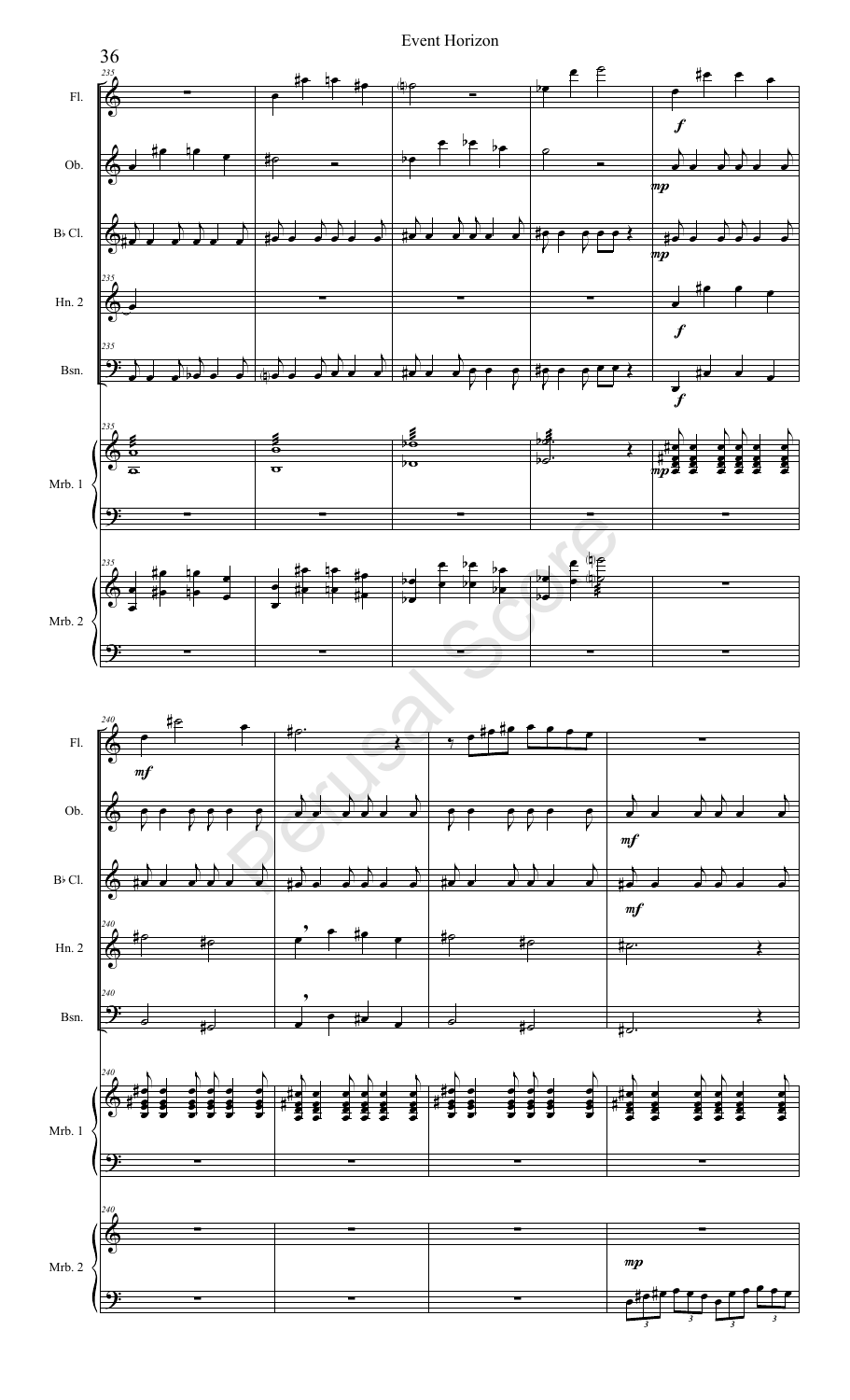![](_page_36_Figure_1.jpeg)